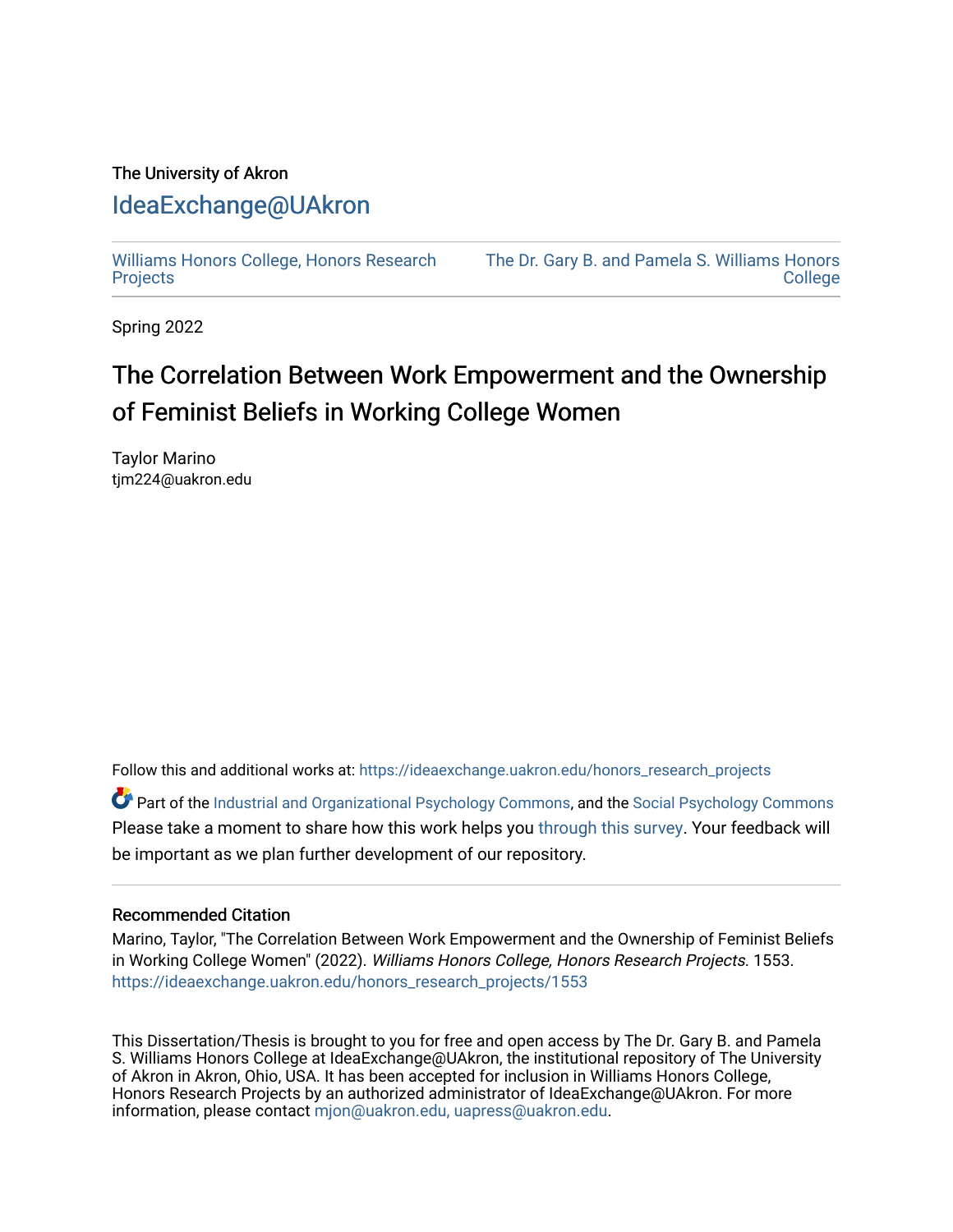## ASSESSING THE RELATIONSHIP BETWEEN WORK EMPOWERMENT AND THE OWNERSHIP OF FEMINIST BELIEFS IN WORKING COLLEGE WOMEN

An Honors Thesis

Presented to

The Williams Honors College of The University of Akron

In Partial Fulfillment

of the Requirements for the Degree

Bachelor of Arts

Taylor Marino

May, 2022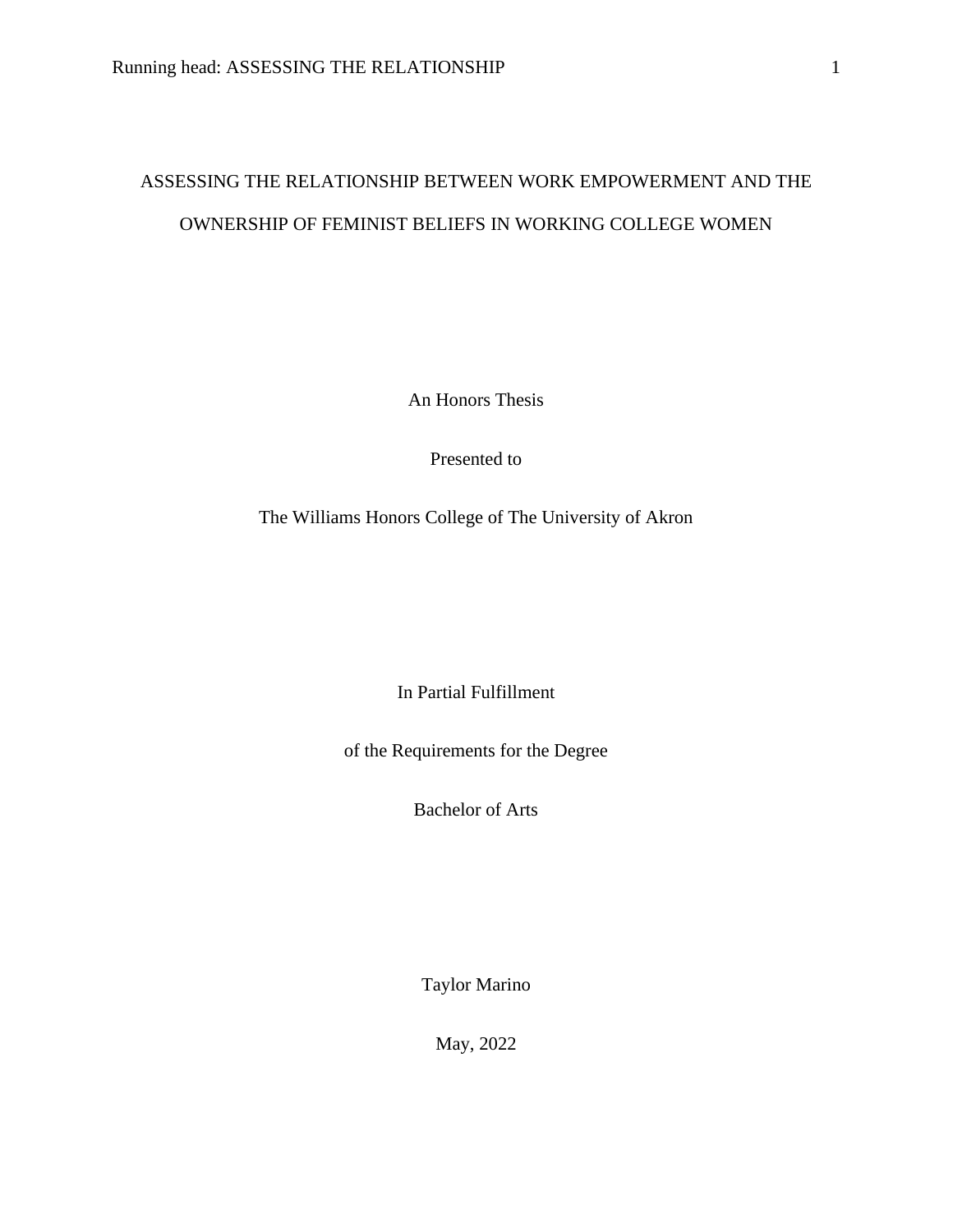#### **ABSTRACT**

Feminism and related constructs have been a popular subject of psychological research in recent years (Eagly et al., 2012). Women who adopt feminist attitudes generally have a higher overall level of well-being when compared to women who do not hold feminist beliefs (Yoder et al., 2012). Despite this finding, there has been little research regarding feminist attitudes and positive outcomes in work contexts. One construct of interest is work empowerment, or one's feelings of self-efficacy in their working environment (Spreitzer, 1995). The current study assessed the relationship between possessing feminist attitudes and feeling work empowerment in collegeaged women. The scales used were the Frederick, Eliot, and Myra Scale (FEM; Smith et al., 1975) and the Work Empowerment Scale (WES; Spreitzer, 1995). The Clance Imposter Phenomenon Scale (Clance, 1985) was included to account for imposter phenomenon, and the Rosenberg Self-Esteem Scale (Rosenberg, 1965) accounted for self-esteem. No significant correlation was found between the scores of the FEM Scale and the WES. However, bivariate analyses determined that imposter phenomenon was positively correlated with each subscale of work empowerment, and work empowerment as a whole. These findings are intended to fill a gap in the literature while providing inspiration for future research directions.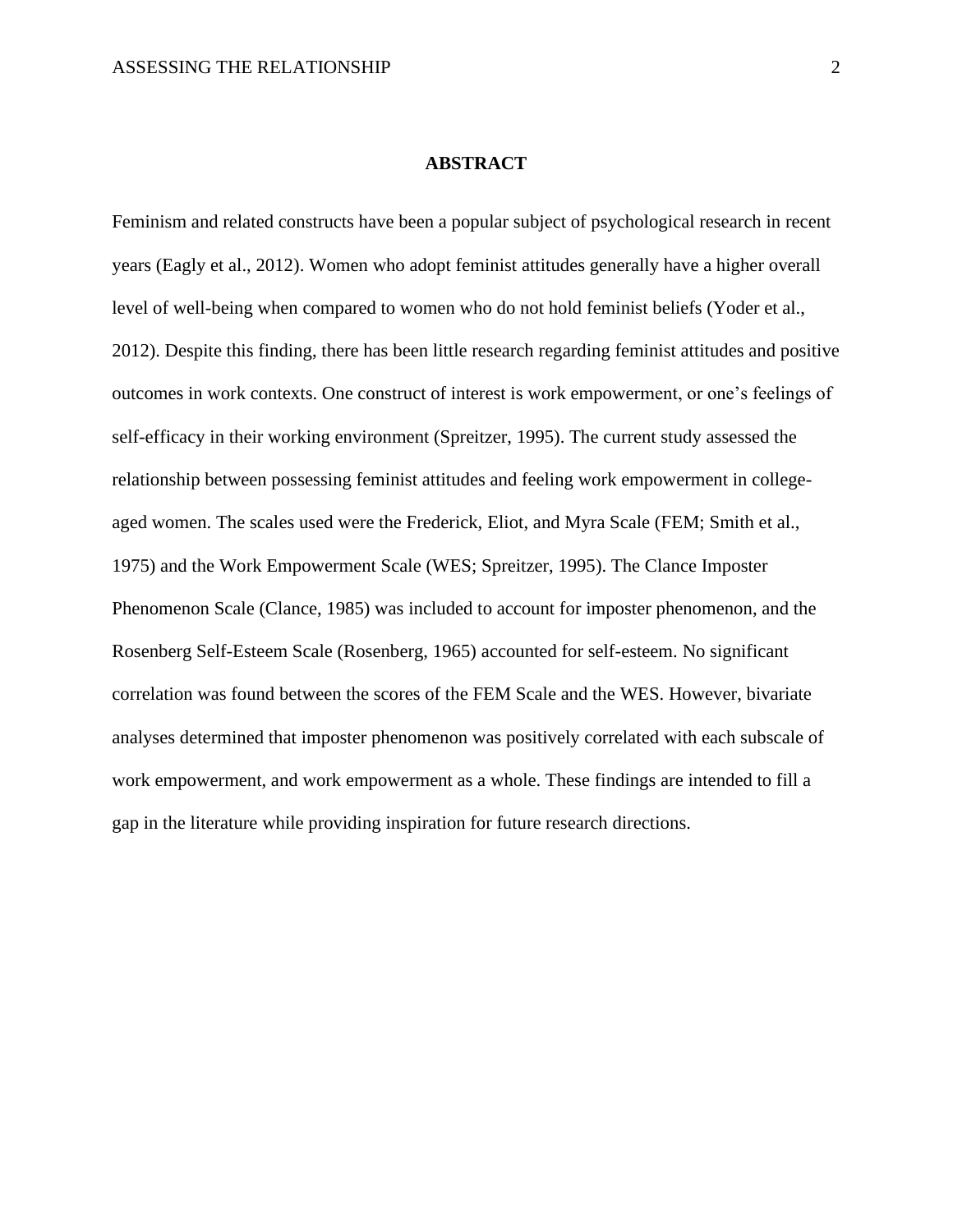## **ASSESSING THE RELATIONSHIP BETWEEN WORK EMPOWERMENT AND THE OWNERSHIP OF FEMINIST BELIEFS IN COLLEGE WOMEN**

As the field of psychology grows and expands, research focusing on women, feminism, and feminist issues has increased significantly. Over the previous fifty years, many psychological professionals have shifted their focus to study these topics (Eagly et al., 2012). Societal changes, such as the rise in popularity of the feminist movement, have also served as a catalyst for new research in this area (Eagly et al., 2012). One particular research focus involves exploring the relationship that exists between possessing feminist attitudes and well-being. Research findings have provided evidence to suggest that women who hold feminist beliefs more strongly tend to have an overall higher level of well-being (Yoder et al., 2012). This is particularly true regarding specific aspects of well-being, such as self-efficacy (Eisele & Stake, 2008).

Although impactful findings have been uncovered, research in this area has neglected to explore the potential correlation between the ownership of feminist attitudes and positive mental outcomes in work contexts. One concept that is of particular interest is work empowerment, or a motivational concept of one's self-efficacy in their working environment (Spreitzer, 1995). The goal of the present study was to determine the nature of the relationship between work empowerment and the ownership of feminist beliefs. Because work empowerment is a construct that can lead to favorable outcomes, such as innovative behavior, resilience, and efficiency completing work-related tasks (Spreitzer, 1995), and feminist attitudes have previously been positively correlated with beneficial outcomes (Yoder et al., 2012), it can be reasonably expected that work empowerment and feminist attitudes will be positively correlated.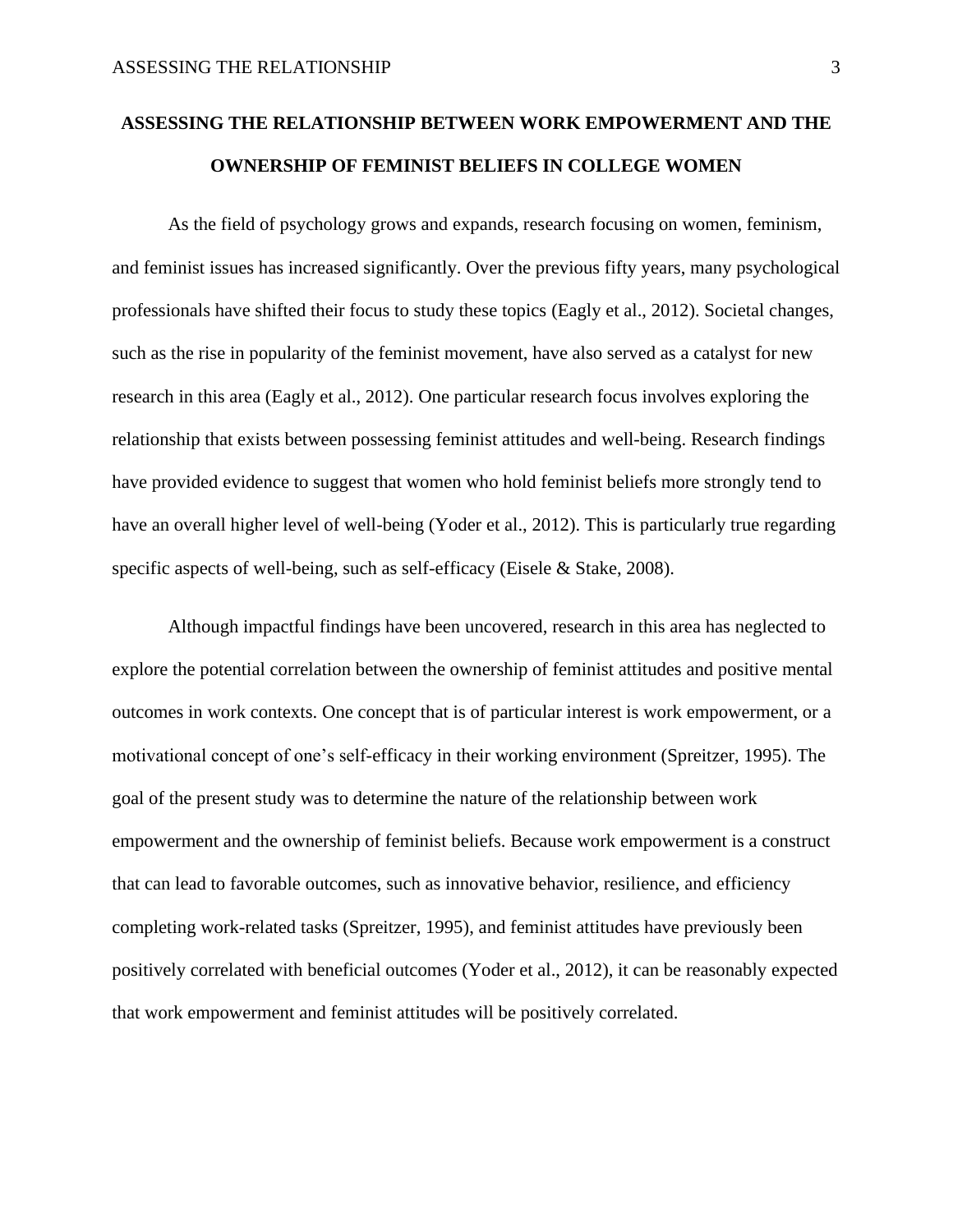#### ASSESSING THE RELATIONSHIP 4

Self-esteem is a construct that has previously been found to affect women more frequently and intensely than men, and therefore, women experience the most negative psychological outcomes as a result (McMullin & Cairney, 2004). McMullin and Cairney (2004) found that this difference in self-esteem is particularly applicable to the workplace. Because women experience lower self-esteem, but having feminist attitudes generally leads to higher overall well-being (Yoder et al., 2012), including a measure for self-esteem may help to provide a clearer picture of the relationship between work empowerment and having feminist attitudes.

Imposter phenomenon is another construct that was included in the present study. Since self-efficacy is a major component of work empowerment (Spreitzer, 1995), and imposter phenomenon can have an effect on self-efficacy (Wester et al., 2020), accounting for imposterism may help researchers to best understand the nature of the relationship between the FEM Scale and the WES.

## **Hypothesis Summary**

*Hypothesis 1:* There will be a significant positive correlation between the ownership of feminist beliefs and work empowerment.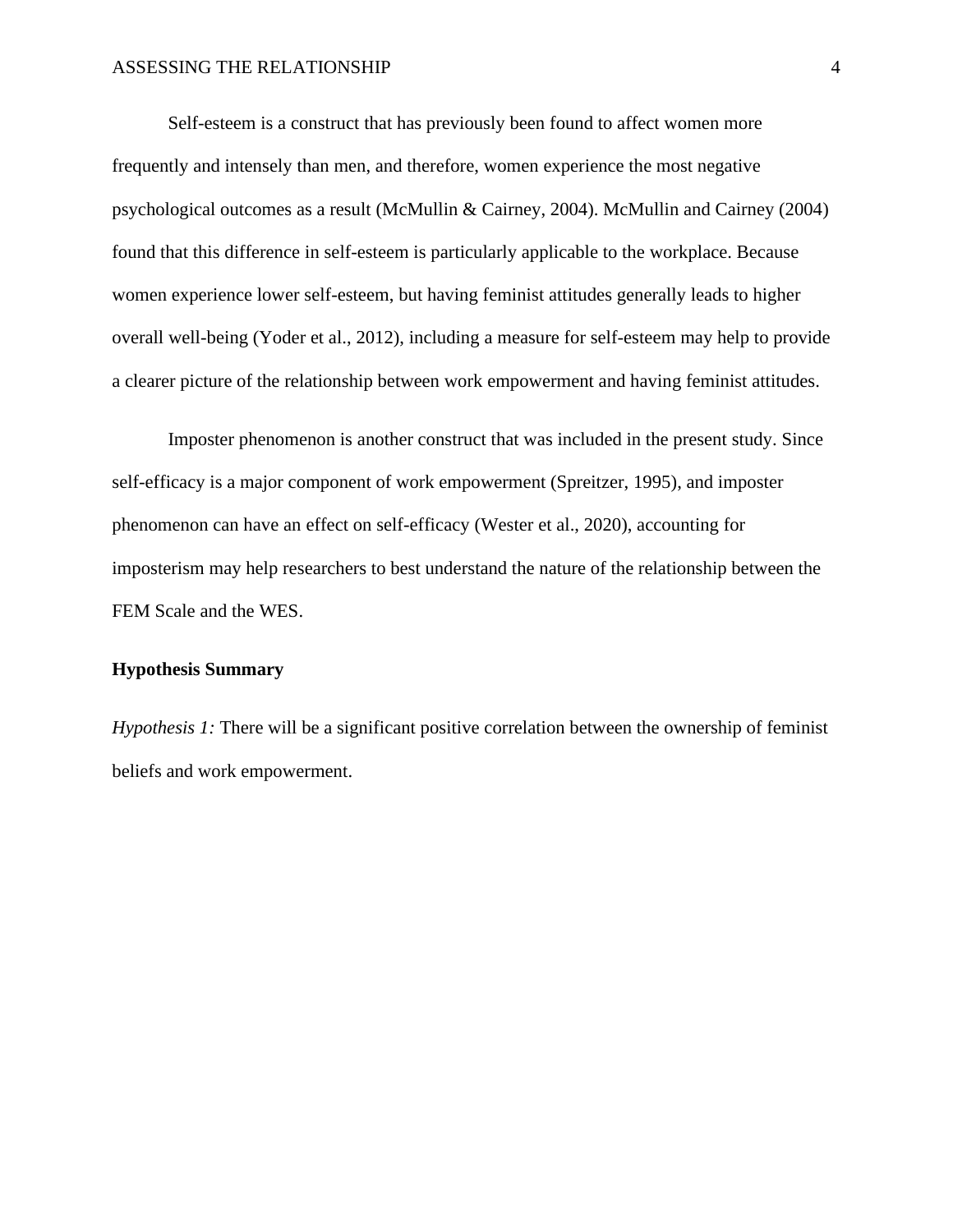#### **METHODOLOGY**

### **Participants and Procedure**

The present study received approval from The University of Akron's institutional review board (IRB) prior to the onset of data collection. Usable data were collected from 92 participants. Survey subjects were recruited online through Sona Systems, a website that provides opportunities for university students to participate in research in exchange for Sona credit, which can be applied as extra credit to a participating psychology course. Individuals who registered for the study were redirected to a Qualtrics survey consisting of survey questionnaires (see Appendices A-D), informed consent form (see Appendix E), and a debriefing statement (see Appendix F). Participants were able to choose their preferred time and location to complete the study.

Participants ranged in age from 18-51 ( $M = 20.49$ ,  $SD = 5.39$ ). A majority of participants identified as cisgender women ( $n = 90, 97.8\%$ ), followed by genderqueer ( $n = 1, 1.1\%$ ) and an identity that was not listed  $(n = 1, 1.1\%)$ . Participants were asked to indicate one or more races with which they identify. Most participants identified as White/European American ( $n = 75$ , 81.5%), followed by Black/African American (*n* = 14, 15.2%), Asian/Asian American/Pacific Islander ( $n = 9, 9.8\%$ ), Hispanic/Latino/a/x ( $n = 4, 4.3\%$ ), Middle Eastern/Arab American ( $n = 1$ , 1.1%), and American Indian/Alaska Native/Native American (*n* = 1, 1.1%).

Participants were asked to disclose their current relationship status. Most participants identified as currently single ( $n = 45, 48.9\%$ ), followed by currently dating exclusively ( $n = 36$ , 39.1%), currently engaged/married or in a civil union or other legally recognized partnership (*n* = 5, 5.4%), currently partnered without legal recognition ( $n = 3, 3.3$ %), and currently dating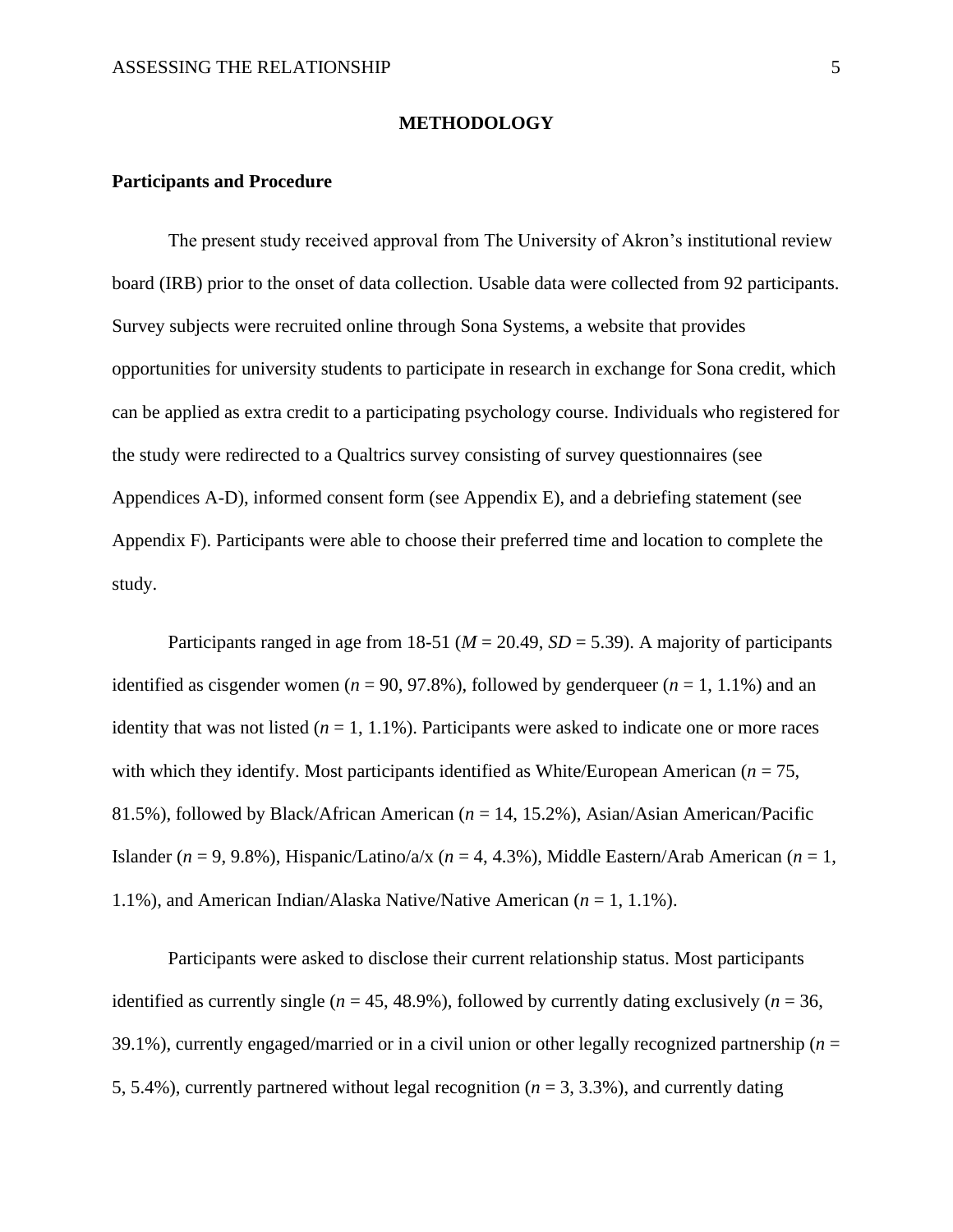casually (*n* = 3, 3.3%). Participants were also asked to indicate their sexual orientation. A majority of participants identified as heterosexual ( $n = 76$ , 82.6%), followed by bisexual ( $n = 10$ , 10.9%). Some respondents selected the "other: please specify" option (*n* = 5, 5.4%), writing in asexual ( $n = 2, 2.2\%$ ), demisexual/pansexual ( $n = 2, 2.2\%$ ) and pansexual ( $n = 1, 1.1\%$ ). The final response option was "prefer not to answer"  $(n = 1, 1.1\%)$ .

#### **Measures**

Four psychological constructs were measured in the present study, which used unique instruments for each. The first construct, feminist attitudes, was measured using the Frederick, Eliot, and Myra Scale (FEM; Smith et al., 1975; see Appendix A). Work empowerment, the second construct, was measured using the Work Empowerment Scale (WES) developed by Spreitzer (1995; see Appendix B). Imposter phenomenon was measured using the Clance Imposter Phenomenon Scale (CIPS; Clance, 1985; see Appendix C). The final construct, selfesteem, was measured using the Rosenberg Self-Esteem Scale (RSES; Rosenberg, 1965; see Appendix D).

## **FEM Scale**

The FEM Scale (Smith et al., 1975) was developed for the purpose of measuring one's attitudes toward feminism. The scale does not assess one's attitudes toward those who identify as feminists, but rather the extent to which the respondent accepts or rejects the core beliefs of feminism (Smith et al., 1975). The measure includes twenty items with response options consisting of a 5-point Likert scale (1 = *strongly disagree,* 5 = *strongly agree*). This measure is scored by calculating the average of all responses, giving a total score range of 1-5. Examples of scale items include "a woman who refuses to bear children has failed in her duty to her husband"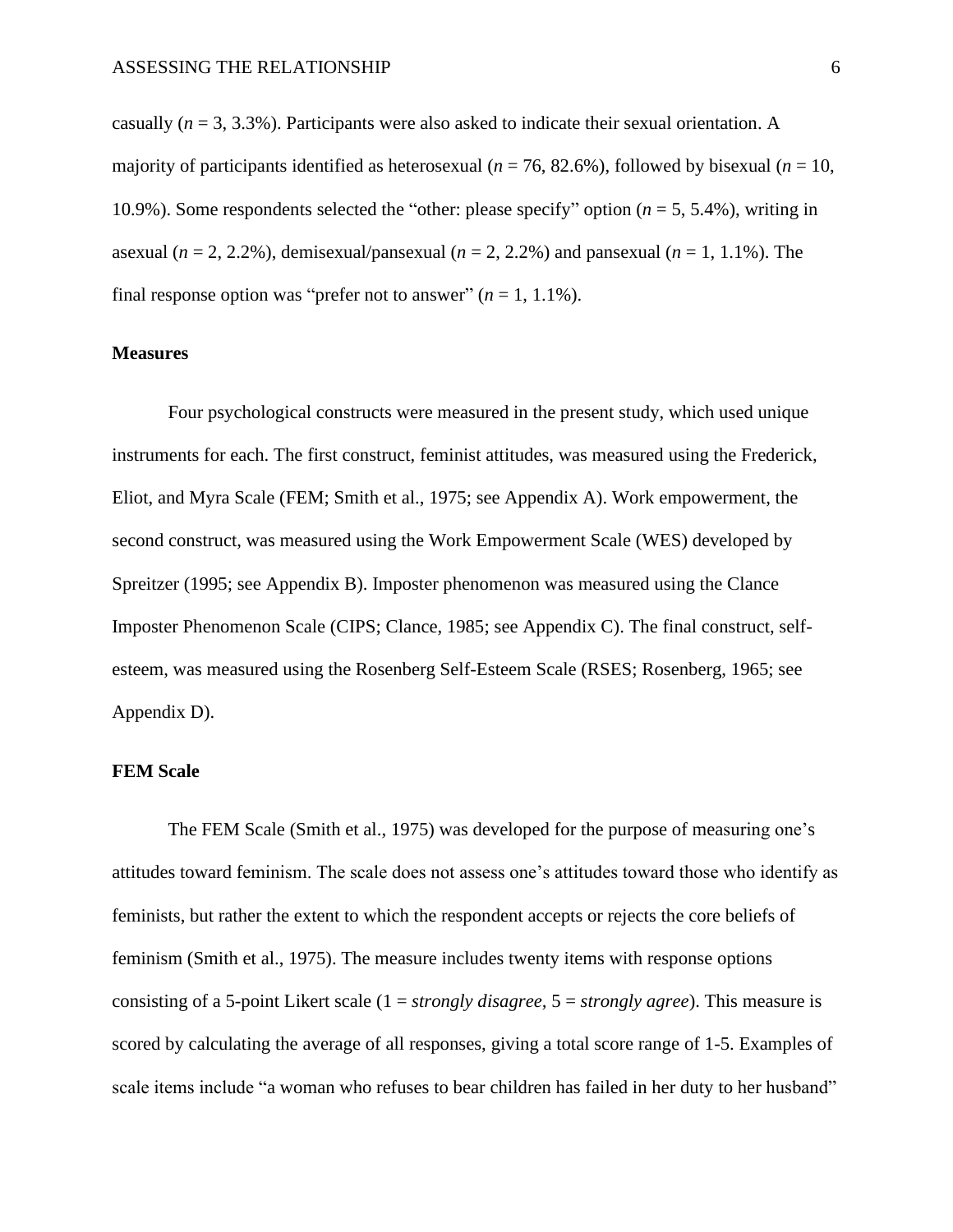and "realistically speaking, most progress so far has been made by men and we can expect it to continue that way."

### **Work Empowerment Scale (WES)**

The WES (Spreitzer, 1995) was created in order to measure feelings of empowerment in the context of the workplace. This scale consists of twelve items and four subscales, with three items corresponding to each subscale. The subscales include Meaning (the value of a work goal in relation to one's own ideals), Competence (self-efficacy), Self-determination (one's sense of having a choice in initiating and regulating actions), and Impact (the degree to which one feels they are able to influence outcomes at work). Response options consist of a 7-point Likert scale (1 = *strongly agree,* 7 = *strongly disagree).* A lower score indicates stronger feelings of work empowerment. This measure is scored by calculating the average of all responses, with a total possible score range of 1-12. Two examples of scale items include "I am confident about my ability to do my job" and "I have considerable opportunity for independence and freedom in how I do my job."

#### **Clance Imposter Phenomenon Scale (CIPS)**

The CIPS (Clance, 1985) was developed to determine the extent to which individuals are experiencing characteristics of imposter phenomenon. The scale includes 20 items, and response options are along a 5-point Likert scale (1 = *not at all true,* 5 = *very true)*. If a respondent's score is lower than 40, they have few imposter traits. A score of 41 to 60 indicates moderate imposter characteristics, whereas 61 to 80 indicates frequent imposter traits. A score higher than 80 means that the respondent has frequent and intense feelings of imposter phenomenon. Examples of scale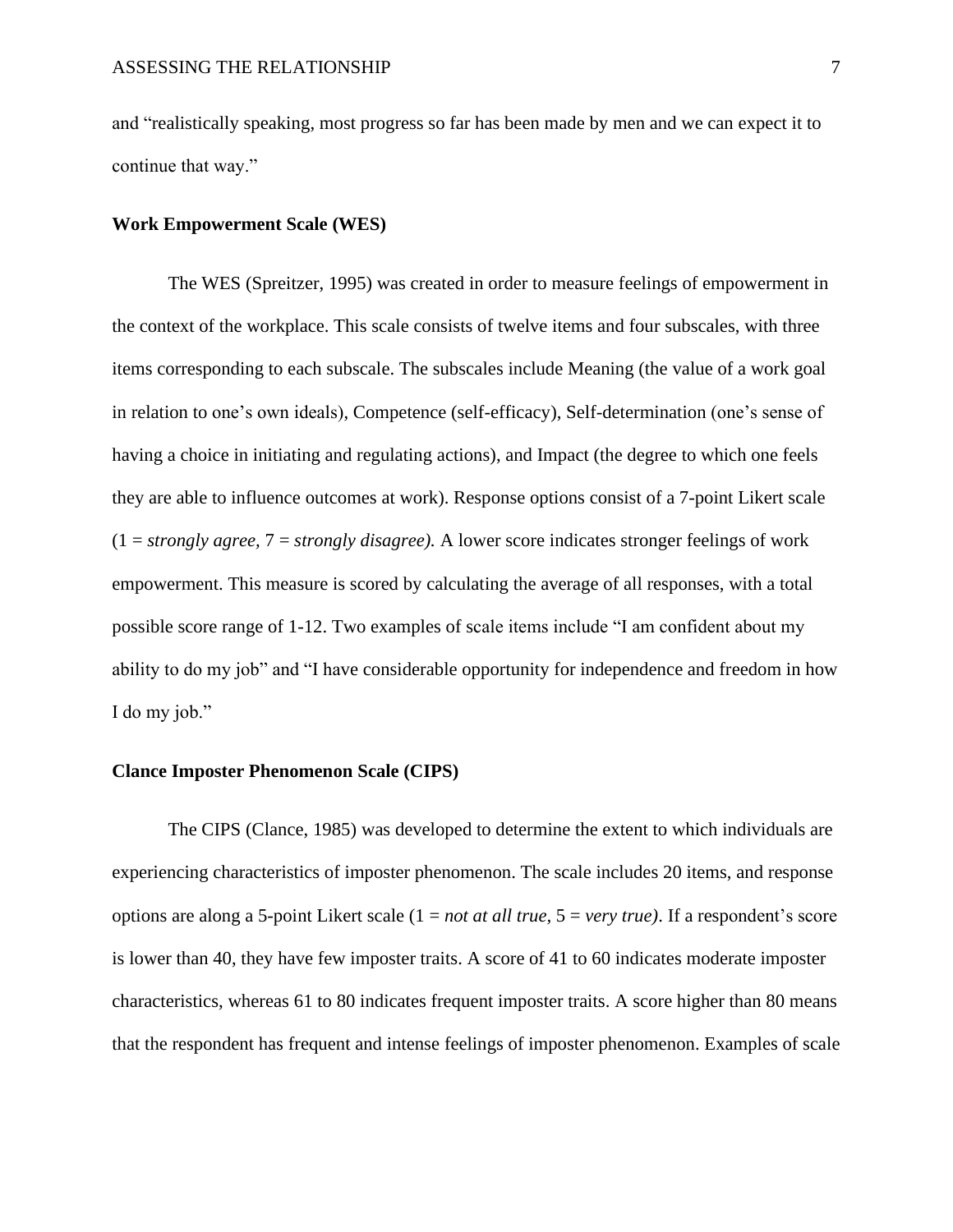items include "it's hard for me to accept compliments or praise about my intelligence or accomplishments" and "I can give the impression that I'm more competent than I really am."

#### **Rosenberg Self-Esteem Scale (RES)**

The Rosenberg Self-Esteem Scale (Rosenberg, 1965) is a unidimensional scale consisting of ten items that measure both one's positive and negative feelings about themselves. Response options include a 4-point Likert scale (1 = *strongly agree,* 4 = *strongly disagree*). After calculating the sum of scores for all items and accounting for items that must be reverse-coded, a higher overall score indicates that a participant has a stronger sense of self-esteem. Two examples of scale items include "I feel that I'm a person of worth, or at least on an equal plane with others" and "I am able to do things as well as most other people."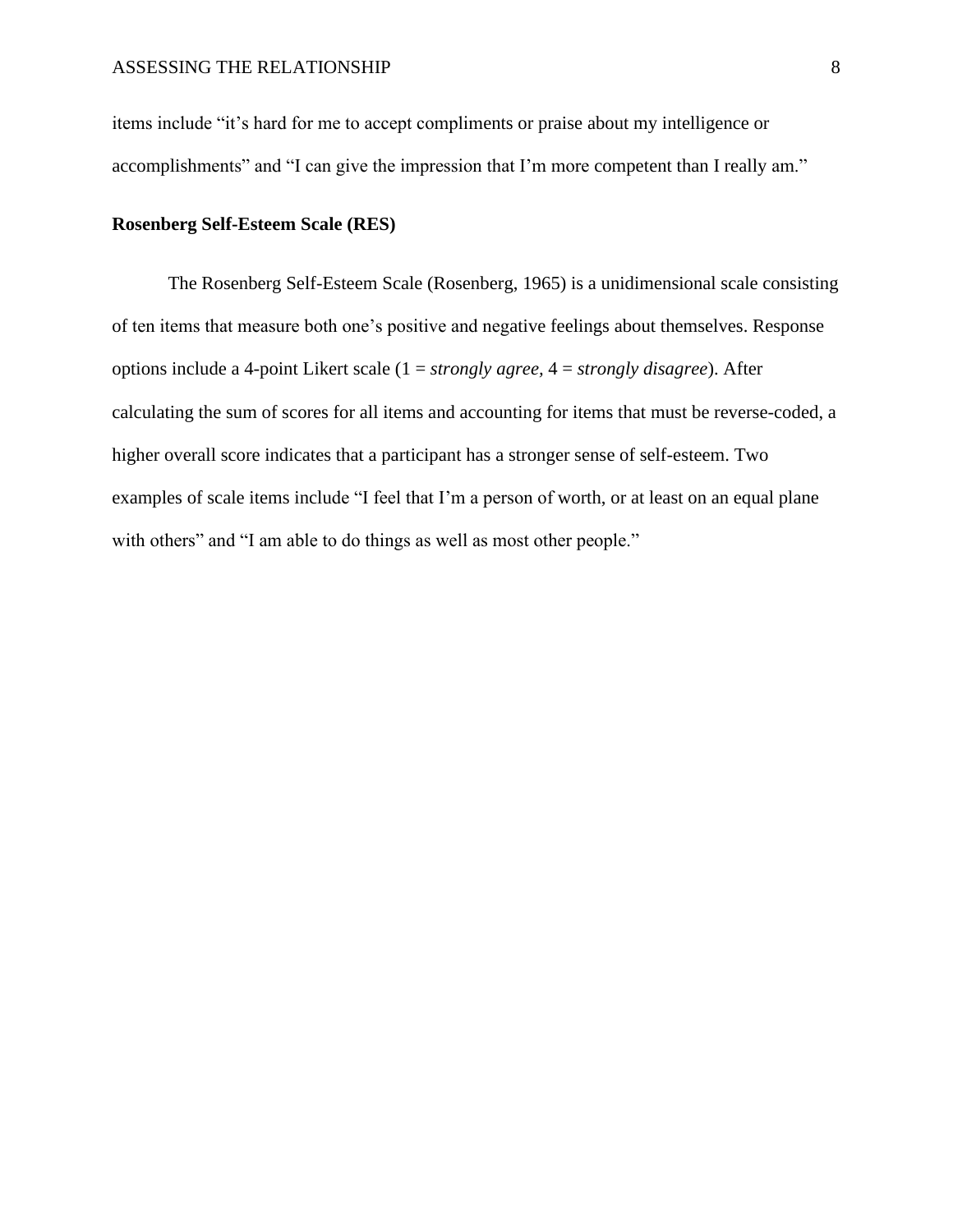#### **RESULTS**

All analyses were conducted using SPSS. The data collected were cleaned prior to running any statistical analyses. Participants were removed for not meeting the criteria of either identifying as a woman or currently holding at least a part-time job ( $n = 2, 2.1\%$  of original data set) and for quitting partway through the study  $(n = 3, 3.1\%$  of original data set).

No significant correlation was found between the overall scores of the WES and the FEM Scale,  $r(90) = .006$ ,  $p = 0.957$ . According to this statistic, as attitudes toward feminism changed, there was no noticeable corresponding change in work empowerment. In order to analyze the data further, bivariate correlations were assessed between the FEM Scale and the individual subscales of the WES. The FEM Scale and the WES subscale of meaning,  $r(90) = .088$ ,  $p = .406$ , did not have a significant correlation. This also held true for the FEM Scale and the WES subscale of competence,  $r(90) = -.039$ ,  $p = .713$ , the FEM Scale and the WES subscale of selfdetermination,  $r(90) = .032$ ,  $p = .760$ , and finally, the FEM Scale and the WES subscale of impact,  $r(90) = .017$ ,  $p = .871$ . Therefore, no significant correlations were observed between the FEM Scale and any of the four subscales of the WES.

The FEM Scale was not found to be significantly correlated with self-esteem,  $r(90)$  = .001,  $p = .990$ , or imposter phenomenon,  $r(90) = .087$ ,  $p = .411$ . Although the FEM Scale was not significantly correlated with these constructs, there were other significant relationships among other constructs. Specifically, self-esteem was positively correlated with work empowerment,  $r(90) = .29$ ,  $p < .01$ , and imposter phenomenon,  $r(90) = .64$ ,  $p < .001$ . As selfesteem increased, work empowerment and imposter phenomenon also increased. Imposter phenomenon was also significantly and positively related to work empowerment,  $r(90) = .64$ ,  $p <$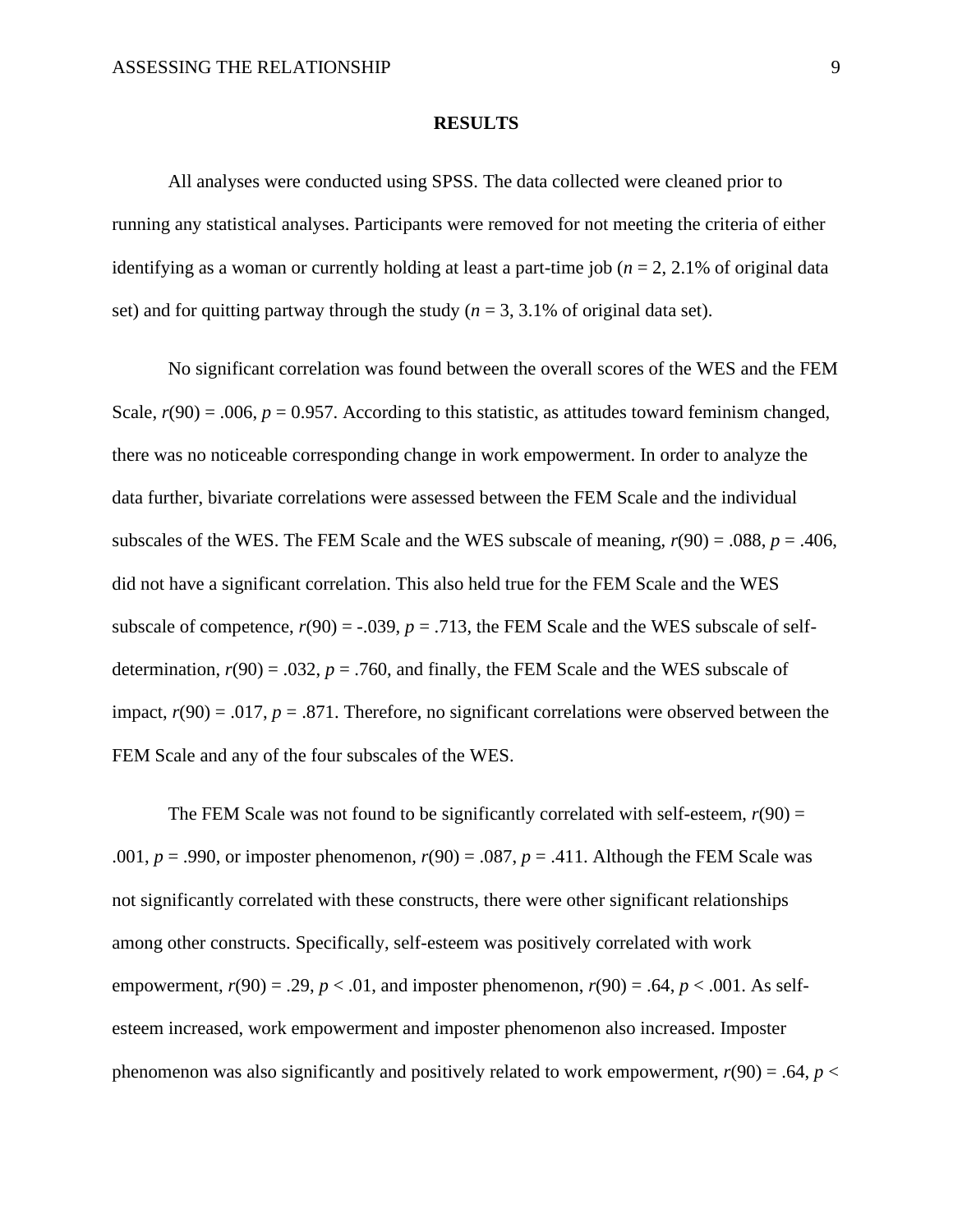.05. This means that higher levels of imposter phenomenon indicated higher levels of work empowerment. To probe this correlation, bivariate correlations were run between imposterism and the four subscales of empowerment. Results indicated that imposterism was significantly and positively related to all subscales of work empowerment, including meaning, competence, selfdetermination, and impact.

In order to better understand the implications of these correlations, a deeper understanding of each empowerment subscale must be established. The first subscale, meaning, is the value of a work goal or purpose (Spreitzer, 1995). This goal is judged based on whether it aligns with an individual's own values and standards. If this alignment occurs, it is likely that the person will experience feelings of meaning. A positive relationship exists between meaning and imposterism,  $r(90) = .636$ ,  $p < .001$ . The positive correlation between these constructs means that, as imposterism increases, survey participants generally felt that their work responsibilities and goals correspond with their personal values.

The second subscale, competence, is one's confidence in their ability to skillfully perform activities (Spreitzer, 1995). Components of competence include beliefs about one's agency, personal mastery, and expectations of effort and performance. Competence in this context refers to one's feelings of efficacy specifically in their working environment. The correlation between competence and imposterism,  $r(90) = .836$ ,  $p < .001$ , means that, as feelings of imposter phenomenon increase, survey participants overall felt more confident in their capacity to successfully perform work tasks.

Self-determination, the third subscale, is one's sense of having a choice in the work actions they participate in (Spreitzer, 1995). Specifically, self-determination concerns whether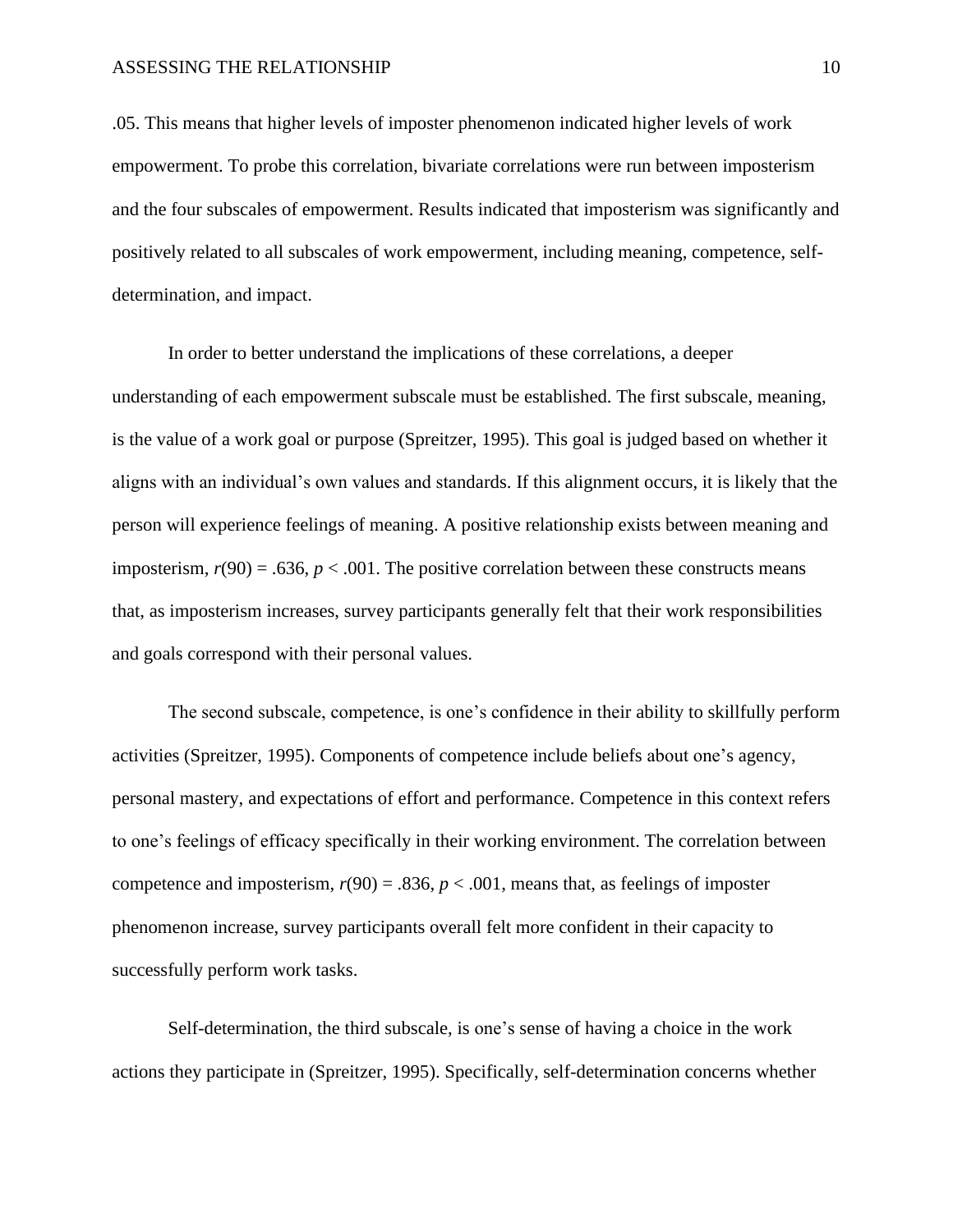one feels they are able to initiate and regulate their actions at work. If one feels that they have autonomy in work processes, it is likely that they experience self-determination. Specific examples include making decisions about the pace at which work is being completed and the amount of effort put into work. The constructs of self-determination and imposterism were positively correlated,  $r(90) = .800$ ,  $p < .001$ . For the purpose of the present study, this means that as participants experienced higher levels of imposterism, they felt more autonomous in making work-related decisions.

Impact, the final subscale, is the extent to which an individual feels they are able to affect outcomes at their workplace (Spreitzer, 1995). This includes outcomes in areas such as strategy, administration, and operations. Spreitzer (1995) notes that impact is the opposite of learned helplessness. Because impact was positively correlated with imposter phenomenon, *r*(90) = .848,  $p < .001$ , this means that as imposterism increases, participants generally felt more able to affect outcomes at their place of work.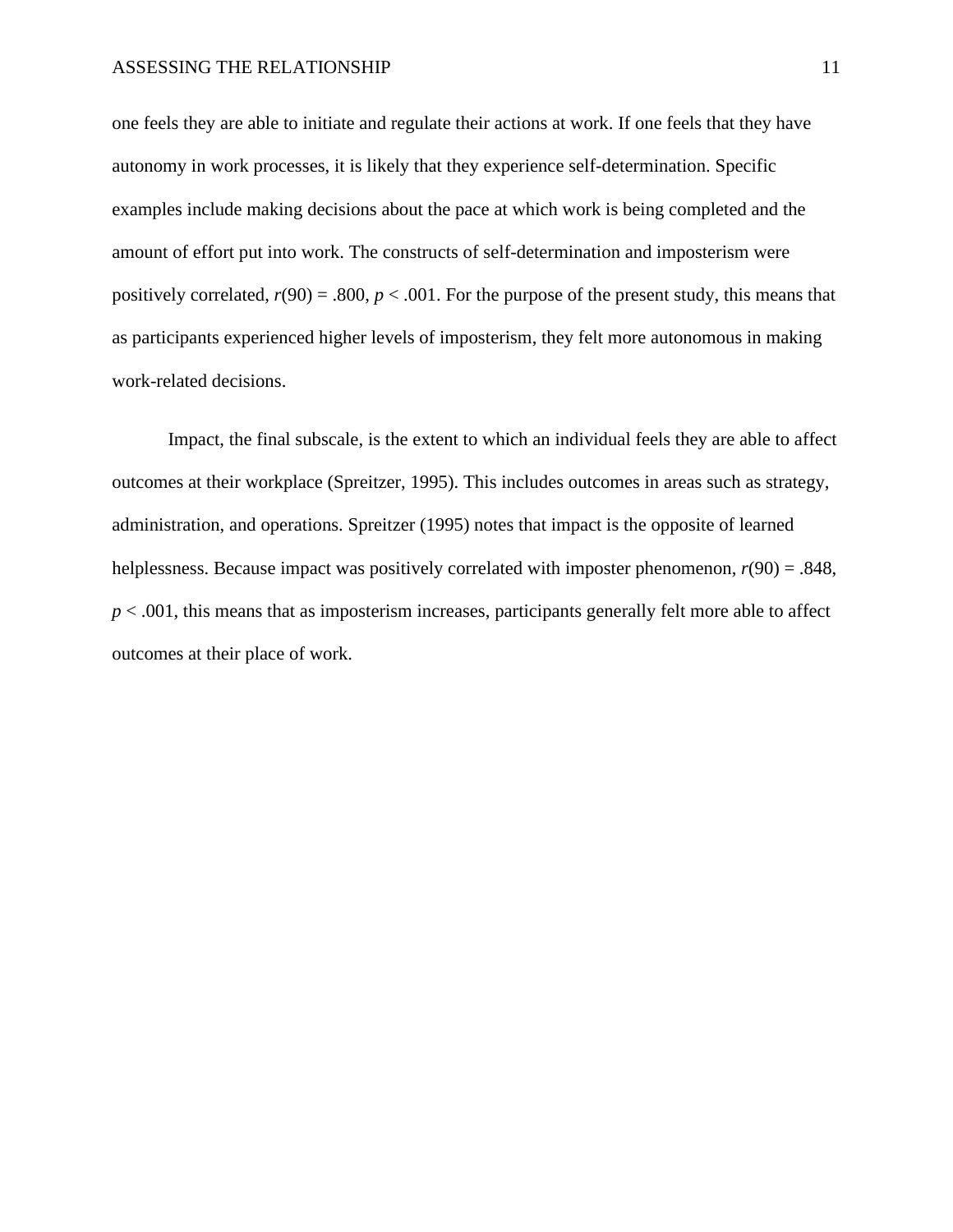#### **DISCUSSION**

Although the original hypothesis was not supported and no significant relationship was found between possessing feminist attitudes and the other included constructs, the findings of the present study were still notable. Imposter phenomenon having a significant positive correlation with each subscale of work empowerment after running bivariate correlations was a surprising discovery. One potential explanation for this is that participants do not experience imposterism in the workplace (total scores;  $M = 3.13$ ,  $SD = 0.40$ ). They may feel confident in their ability to perform their job responsibilities, but they may feel they are an imposter in other areas, such as academics. The positive correlation between imposter phenomenon and self-esteem may exist for similar reasons. There are a number of areas unrelated to work that participants may have high self-esteem in, which could explain the seemingly contradictory relationship between these constructs.

#### **Limitations and Future Directions**

One limitation to note is that a ceiling effect may be present among the FEM Scale (total scores;  $M = 3.99$ ,  $SD = 0.40$ ; total possible scores range from 1-5). This potential effect may be due to the relatively small pool of participants. It is also possible that participants generally had stronger feminist attitudes, so it may be necessary to replicate this study with a more diverse sample in order to produce more accurate findings. A second possible limitation is that, since the sample consisted entirely of college students, they simply are not employed in positions that they feel are meaningful or relevant to their lives. This may be due to several factors, including accepting undesirable jobs out of necessity to afford expenses such as tuition and other related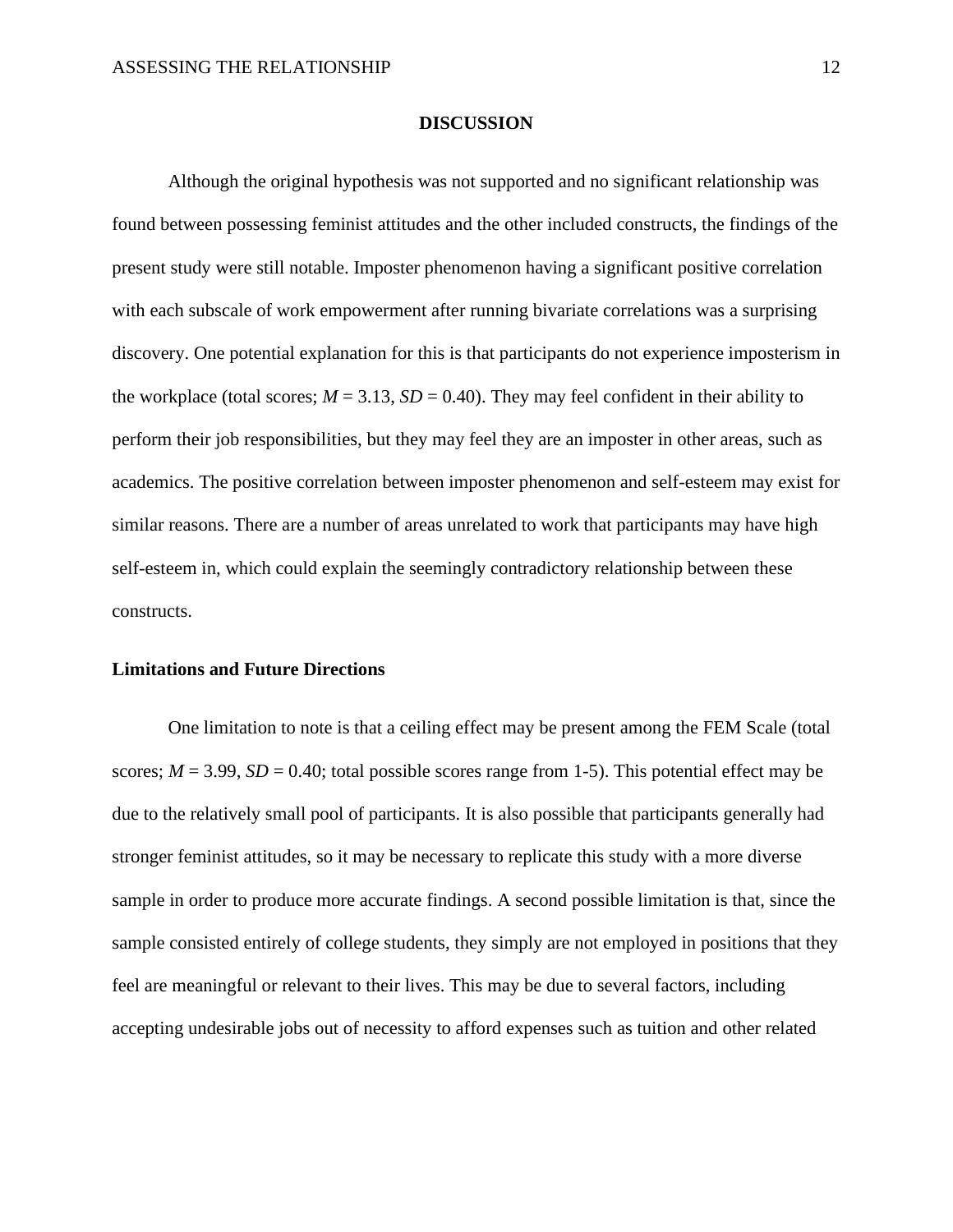costs. This may also be a result of being unable to pursue a job they are passionate about due to a lack of a college degree in the professional field they plan to enter.

The age of the FEM Scale (Smith et al., 1975) may also be a limiting factor. This is because the concerns of the feminist movement, as well as perceptions of feminism, have changed since the creation of the scale. Expectations for the ways in which women are expected to live, both personally and professionally, have also changed. These societal shifts may have caused the scale to become outdated, and researchers could possibly benefit from the development of a new scale to assess attitudes toward feminism.

## **Conclusions**

To the best of the author's knowledge, this is the first study to assess the possible correlation between possessing feminist attitudes and having feelings of work empowerment. Although the study's hypothesis was not supported by the data, interesting and surprising relationships between other constructs were revealed. These correlations suggested that, despite the findings of existing literature, psychological constructs can interact with each other in a variety of unexpected ways. As psychological science studies feminist issues in relation to the workplace with increasing regularity, further research must be conducted in order to determine whether the relationship between feminist attitudes and work empowerment is truly nonexistent.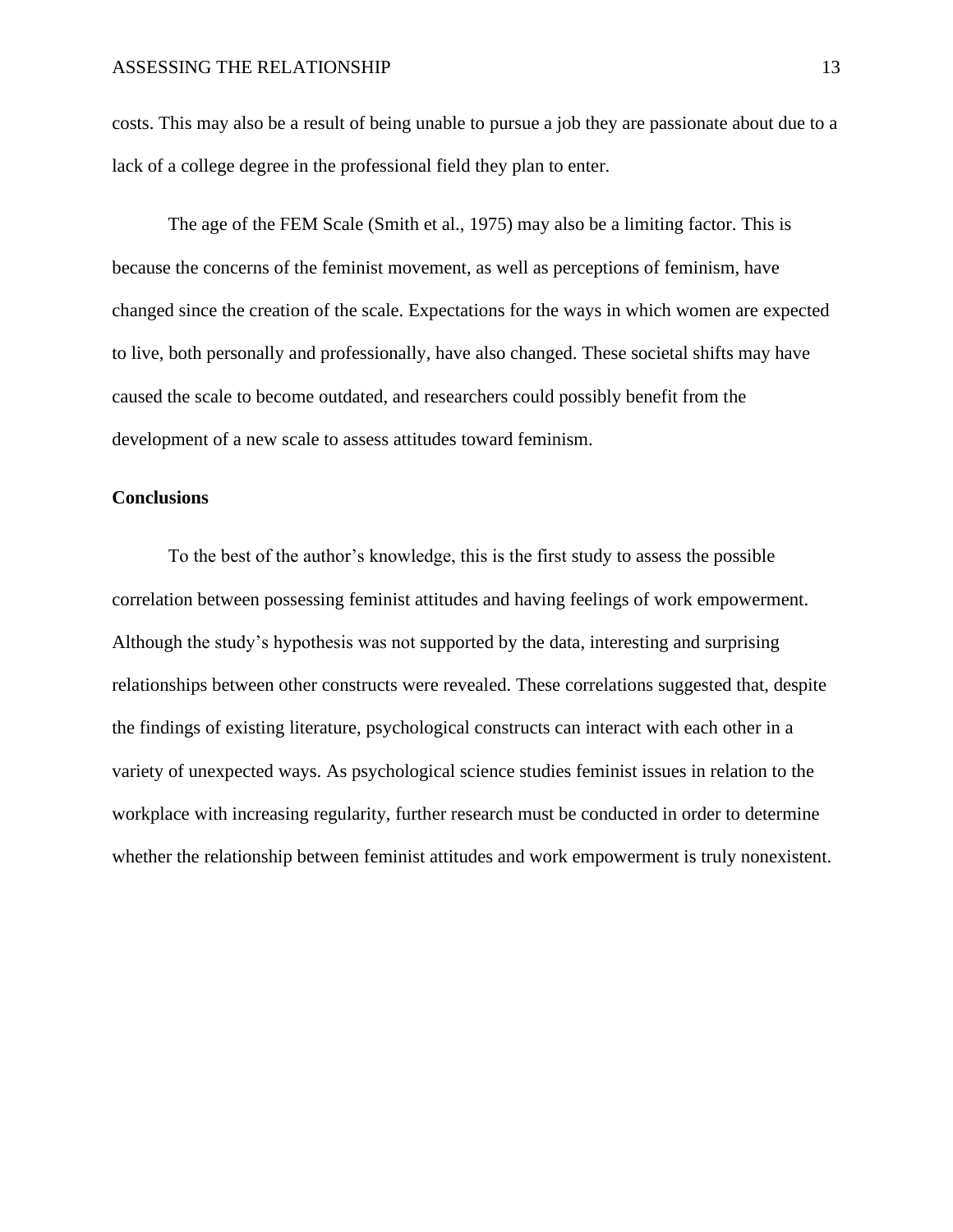### **REFERENCES**

- Clance, P. R. (1985). The imposter phenomenon: When success makes you feel like a fake. Bantam Books.
- Eagly, A. H., Eaton, A., Rose, S. M., Riger, S., & McHugh, M. C. (2012). Feminism and psychology: Analysis of a half-century of research on women and gender. American Psychologist, 67(3), 211-230. https://doi.org/10.1037/a0027260
- Eisele, H., & Stake, J. (2008). The differential relationship of feminist attitudes and feminist identity to self-efficacy. Psychology of Women Quarterly, 32(3), 233-244. https://psycnet.apa.org/doi/10.1111/j.1471-6402.2008.00432.x
- McMullin, J. A., & Cairney, J. (2004). Self-esteem and the intersection of age, class, and gender. Journal of Aging Studies, 18(1), 75-90. https://doi.org/10.1016/j.jaging.2003.09.006

Rosenberg, M. (1965). Society and the adolescent self-image. Princeton University Press.

- Spreitzer, G. M. (1995). Psychological empowerment in the workplace: Dimensions, measurement, and validation. Academy of Management Journal, 38(5), 1442-1465. https://www.jstor.org/stable/256865
- Smith, E. R., Ferree, M. M., & Miller, F. D. (1975). A short scale of attitudes toward feminism. Representative Research in Social Psychology, 6(1), 51-56.
- Yoder, J. D., Snell, A. F., & Tobias, A. (2012). Balancing multicultural competence with social justice: Feminist beliefs and optimal psychological functioning. The Counseling Psychologist, 40(8), 1101-1132. https://psycnet.apa.org/doi/10.1177/0011000011426296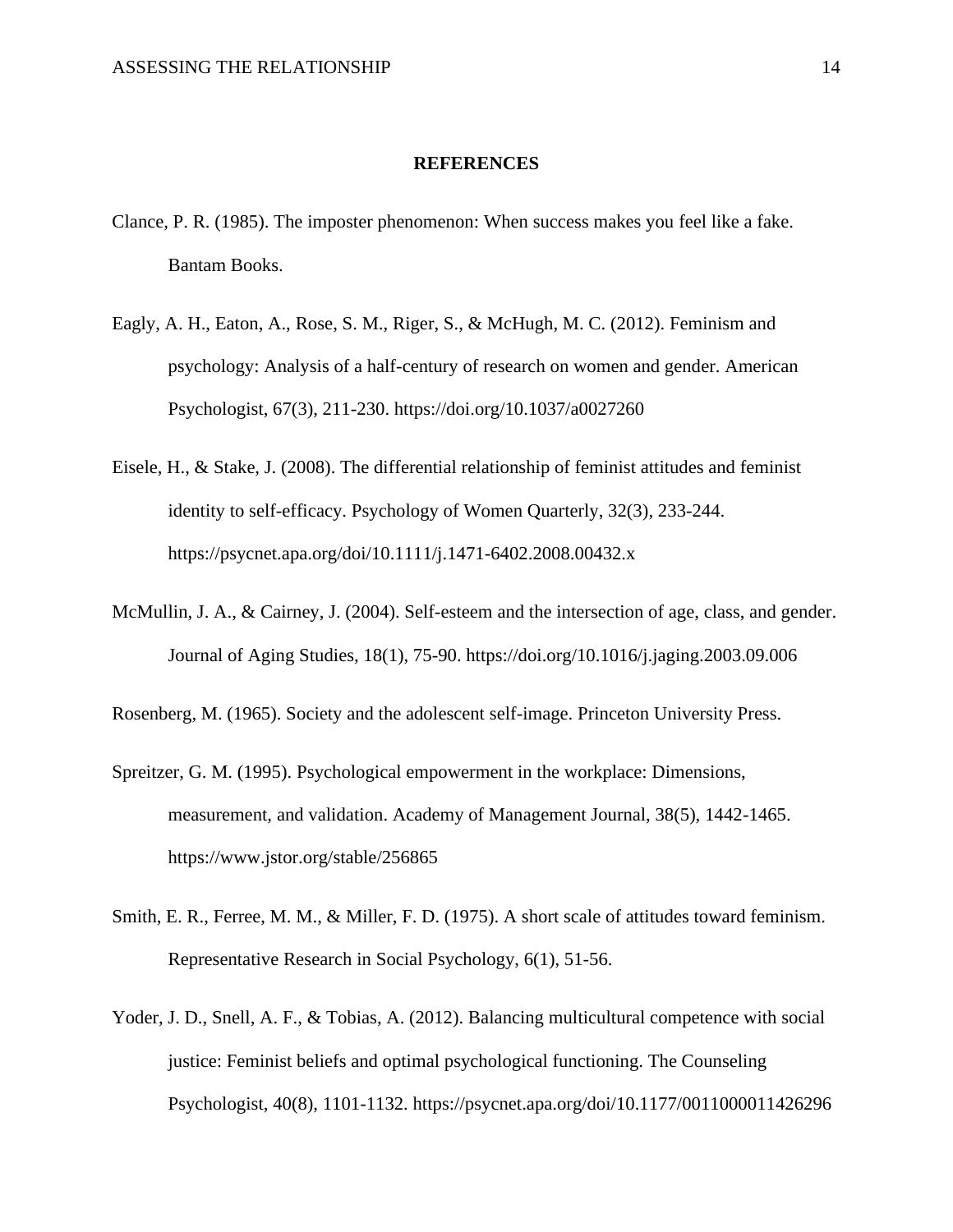## **APPENDIX A**

## **FEM SCALE**

(Smith et al., 1975)

Instructions: Please rate the degree to which you agree or disagree with the following statements.

Scale: 1 = *Strongly disagree,* 2 = *Disagree,* 3 = *No opinion,* 4 = *Agree,* 5 = *Strongly agree*

- 1. Women have the right to compete with men in every sphere of activity.
- 2. As head of the household, the father should have final authority over his children.
- 3. The unmarried mother is morally a greater failure than the unmarried father.
- 4. A woman who refuses to give up her job to move with her husband would be to blame if the marriage broke up.
- 5. A woman who refuses to bear children has failed in her duty to her husband.
- 6. Women should not be permitted to hold political offices that involve great responsibility.
- 7. A woman should be expected to change her name when she marries.
- 8. Whether or not they realized it, most women are exploited by men.
- 9. Women who join the Women's Movement are typically frustrated and unattractive people who feel they lose out by the current rules of society.
- 10. A working woman who sends her six month old baby to a daycare center is a bad mother.
- 11. A woman to be truly womanly should gracefully accept chivalrous attentions from men.
- 12. It is absurd to regard obedience as a wifely virtue.
- 13. The "clinging vine" wife is justified provided she clings sweetly enough to please her husband.
- 14. Realistically speaking, most progress so far has been made by men and we can expect it to continue that way.
- 15. One should never trust a woman's account of another woman.
- 16. Parental authority and responsibility for the discipline of the children should be equally divided between husband and wife.
- 17. No woman is too cultured to take complete responsibility for housework.
- 18. It is unjust to say that women think in more personal terms than men do.
- 19. In reality, most men are at least unconscious sexists.
- 20. Women are fine, but all in all, men can only relax in the company of other men.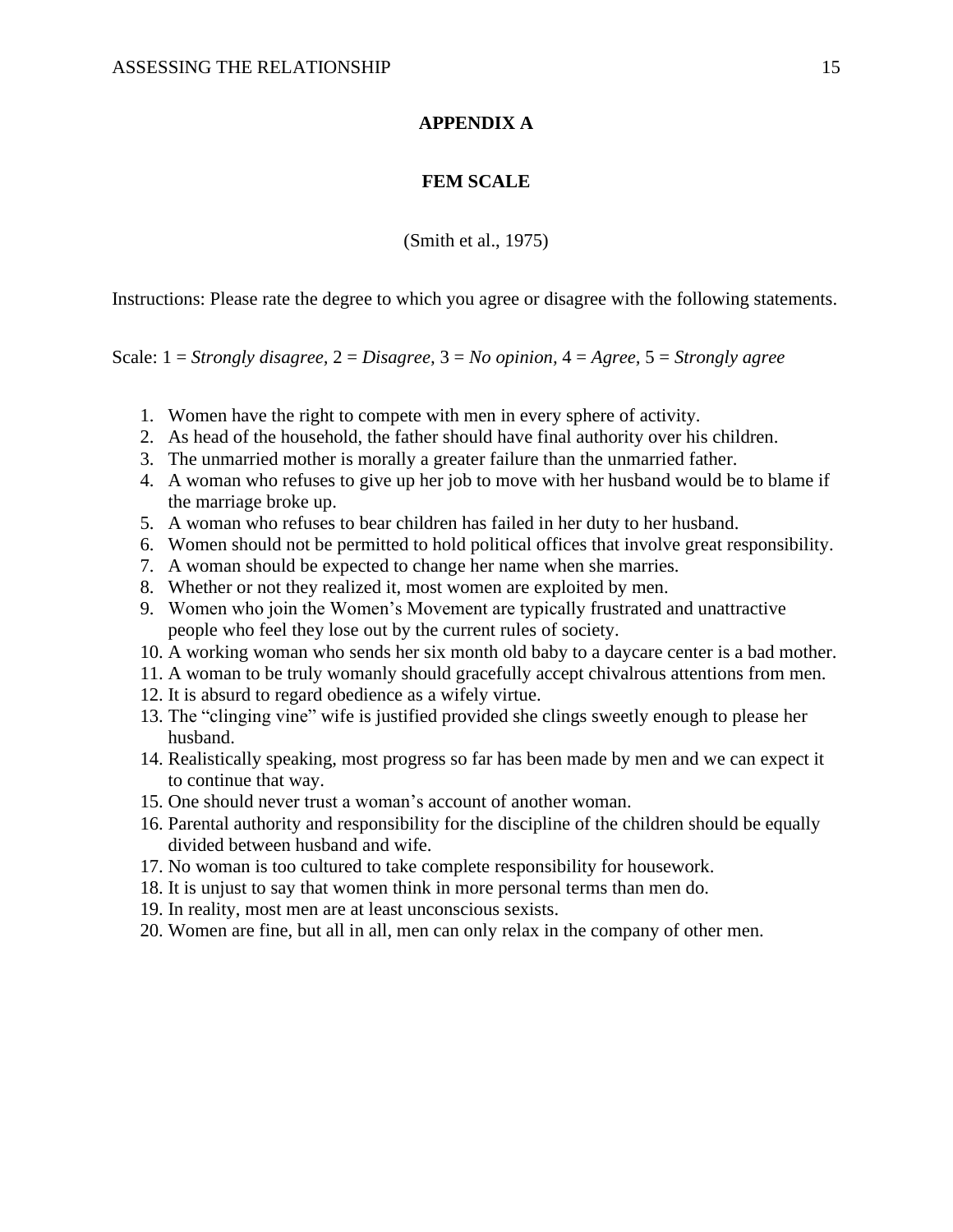## **APPENDIX B**

#### **WORK EMPOWERMENT SCALE**

(Spreitzer, 1995)

Instructions: Please rate the degree to which you agree or disagree with the following statements.

Scale: 1 = *Strongly agree,* 2 = *Agree,* 3 = *Somewhat agree*, 4 = *No opinion,* 5 = *Somewhat* 

*disagree,* 6 = *Disagree*, 7 = *Strongly disagree*

- 1. The work I do is very important to me.
- 2. My job activities are personally meaningful to me.
- 3. The work I do is meaningful to me.
- 4. I am confident about my ability to do my job.
- 5. I am self-assured about my capabilities to perform my work activities.
- 6. I have mastered the skills necessary for my job.
- 7. I have significant autonomy in determining how I do my job.
- 8. I can decide on my own how to go about doing my work.
- 9. I have considerable opportunity for independence and freedom in how I do my job.
- 10. My impact on what happens in my department is large.
- 11. I have a great deal of control over what happens in my department.
- 12. I have significant influence over what happens in my department.

Subscales and their items:

#### Meaning:

- (1) The work I do is very important to me.
- (2) My job activities are personally meaningful to me.
- (3) The work I do is meaningful to me.

#### Competence:

- (4) I am confident about my ability to do my job.
- (5) I am self-assured about my capabilities to perform my work activities.
- (6) I have mastered the skills necessary for my job.

#### Self-determination:

(7) I have significant autonomy in determining how I do my job.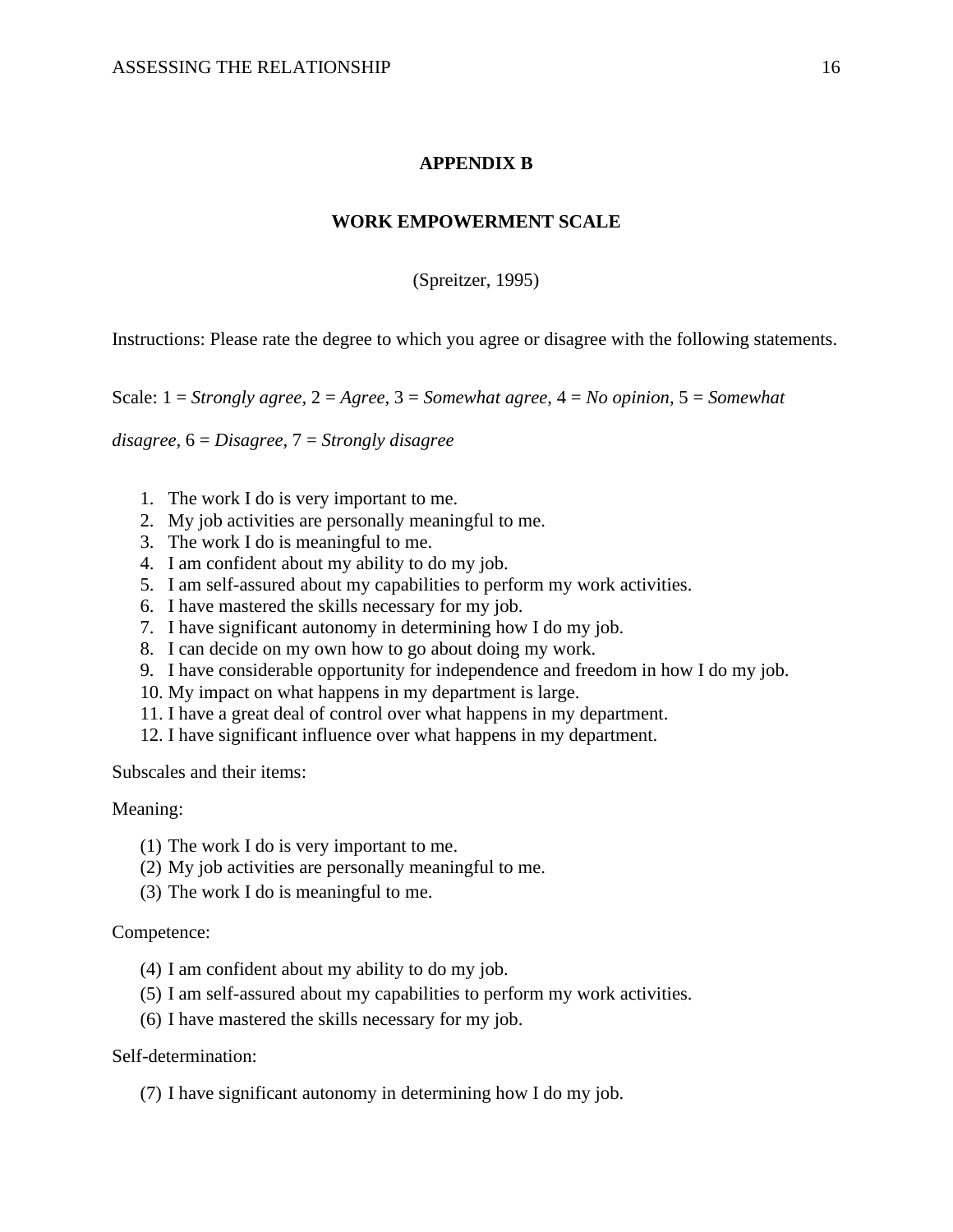- (8) I can decide on my own how to go about doing my work.
- (9) I have considerable opportunity for independence and freedom in how I do my job.

Impact:

- (10) My impact on what happens in my department is large.
- (11) I have a great deal of control over what happens in my department.
- (12) I have significant influence over what happens in my department.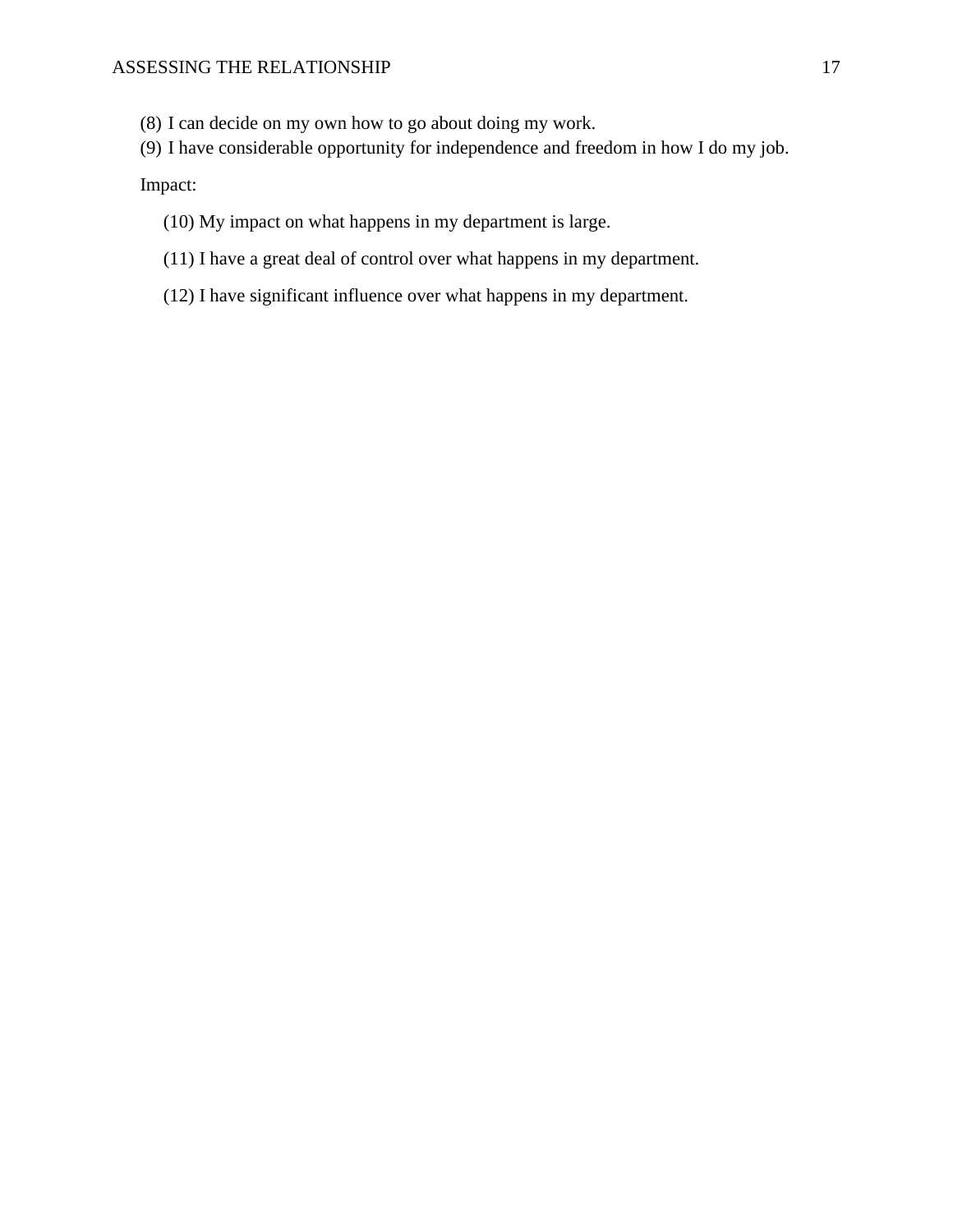## **APPENDIX C**

#### **CLANCE IMPOSTER PHENOMENON SCALE**

(Clance, 1985).

Instructions: For each question, please select the response that best indicates how true the

statement is of you. It is best to give the first response that enters your mind rather than dwelling

on each statement and thinking about it over and over.

Scale: 1 = *Not at all true,* 2 = *Rarely,* 3 = *Sometimes*, 4 = *Often,* 5 = *Very true*

- 1. I have often succeeded on a test or task even though I was afraid that I would not do well before I undertook the task.
- 2. I can give the impression that I'm more competent than I really am.
- 3. I avoid evaluations if possible and have a dread of others evaluating me.
- 4. When people praise me for something I've accomplished, I'm afraid I won't be able to live up to their expectations of me in the future.
- 5. I sometimes think I obtained my present position or gained my present success because I happened to be in the right place at the right time or knew the right people.
- 6. I'm afraid people important to me may find out that I'm not as capable as they think I am.
- 7. I tend to remember the incidents in which I have not done my best more than those times I have done my best.
- 8. I rarely do a project or task as well as I'd like to do it.
- 9. Sometimes I feel or believe that my success in my life or in my job has been the result of some kind of error.
- 10. It's hard for me to accept compliments or praise about my intelligence or accomplishments.
- 11. At times, I feel my success has been due to some kind of luck.
- 12. I'm disappointed at times in my present accomplishments and think I should have accomplished much more.
- 13. Sometimes I'm afraid others will discover how much knowledge or ability I really lack.
- 14. I'm often afraid that I may fail at a new assignment or undertaking even though I generally do well at what I attempt.
- 15. When I've succeeded at something and received recognition for my accomplishments, I have doubts that I can keep repeating that success.
- 16. If I receive a great deal of praise and recognition for something I've accomplished, I tend to discount the importance of what I've done.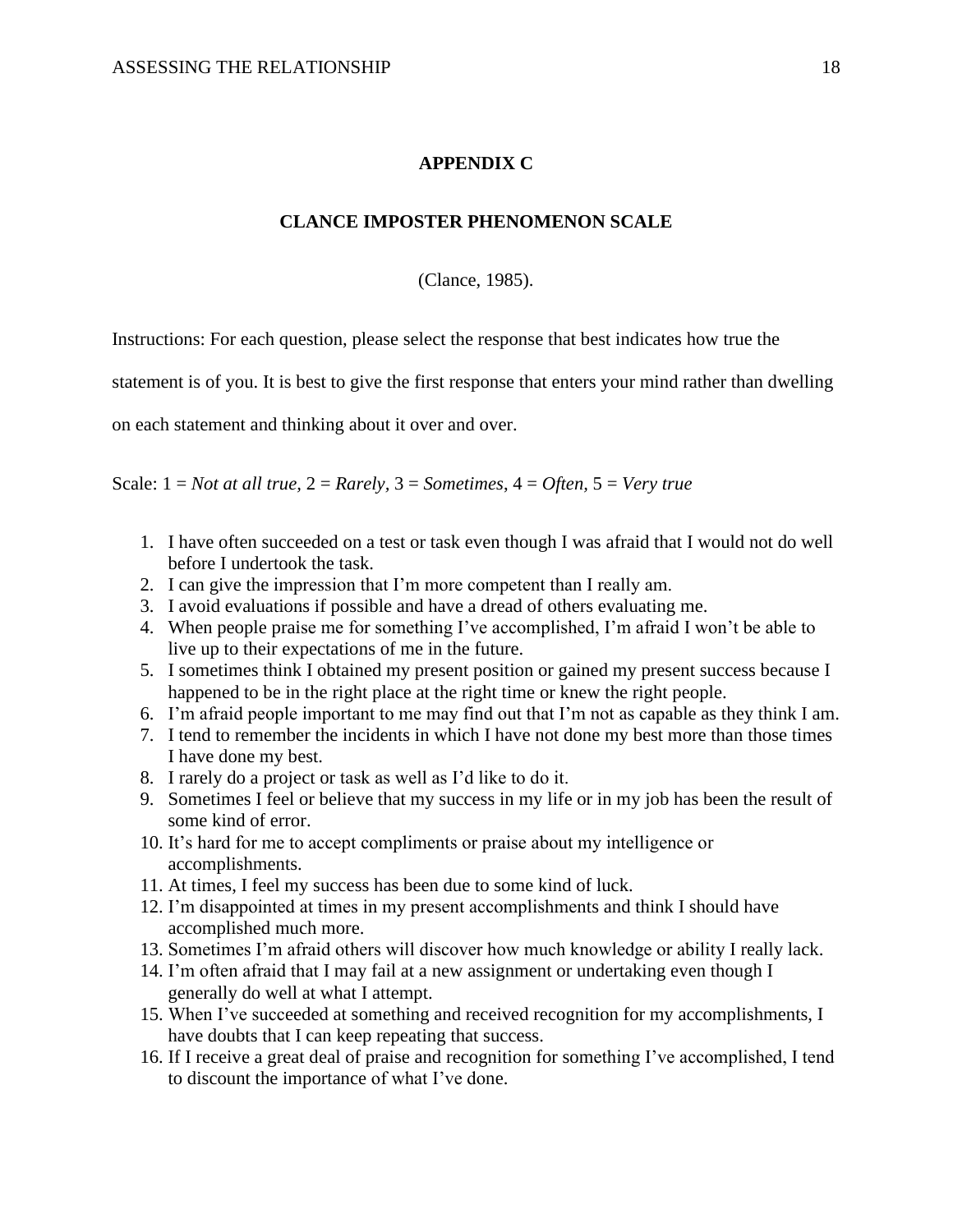- 17. I often compare my ability to those around me and think they may be more intelligent than I am.
- 18. I often worry about not succeeding with a project or examination, even though others around me have considerable confidence that I will do well.
- 19. If I'm going to receive a promotion or gain recognition of some kind, I hesitate to tell others until it is an accomplished fact.
- 20. I feel bad and discouraged if I'm not "the best" or at least "very special" in situations that involve achievement.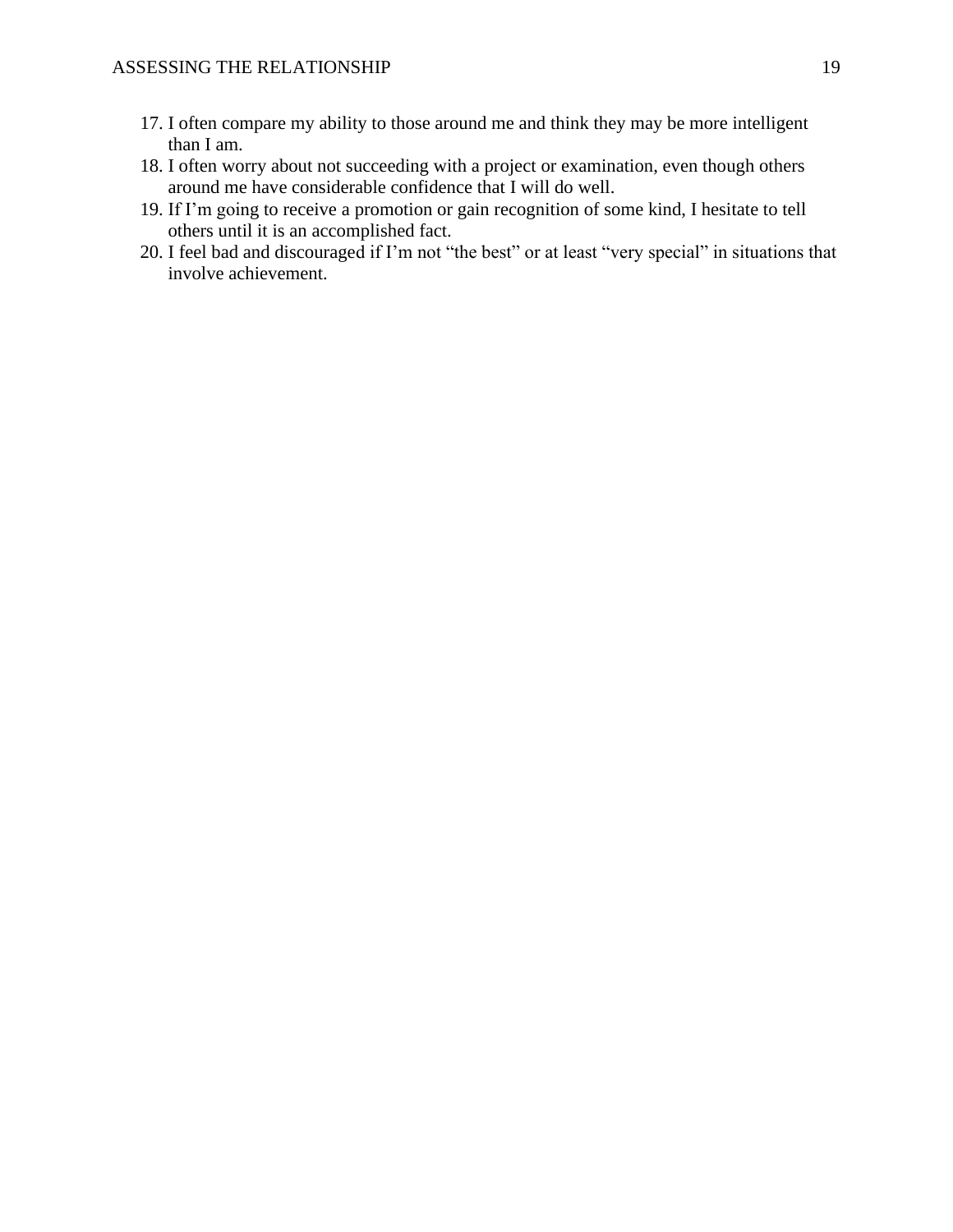## **APPENDIX D**

## **ROSENBERG SELF-ESTEEM SCALE**

(Rosenberg, 1965).

Instructions: Below is a list of statements dealing with your general feelings about yourself.

Please indicate how strongly you agree or disagree with each statement.

Scale: 1 = *Strongly agree*, 2 = *Agree*, 3 = *Disagree,* 4 = *Strongly disagree*

- 1. On the whole, I am satisfied with myself.
- 2. At times I think I am no good at all.
- 3. I feel that I have a number of good qualities.
- 4. I am able to do things as well as most other people.
- 5. I feel I do not have much to be proud of.
- 6. I certainly feel useless at times.
- 7. I feel that I'm a person of worth, or at least on an equal plane with others.
- 8. I wish I could have more respect for myself.
- 9. All in all, I am inclined to feel that I am a failure.
- 10. I take a positive attitude toward myself.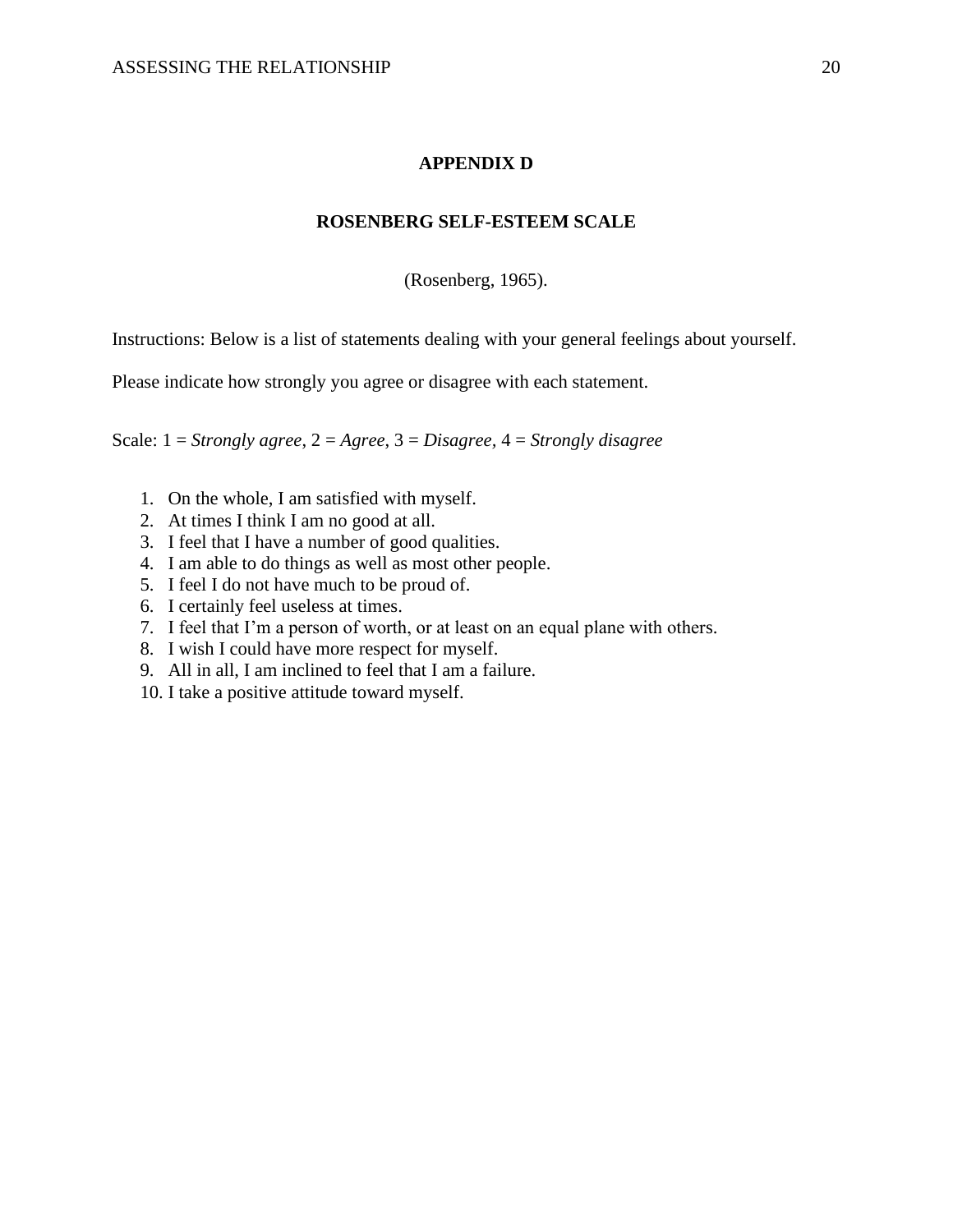## **APPENDIX E**

## **INFORMED CONSENT**

#### **Consent Form for Research Participation**

**Title of Study:** The Correlation Between Work Empowerment and the Ownership of Feminist Beliefs in Working College Women

**Introduction:** You are being invited to participate in a research study conducted by Taylor Marino (an undergraduate student majoring in psychology at The University of Akron), Ginelle Wolfe (a doctoral student) and Dr. Ingrid Weigold (a faculty member in the Department of Psychology at The University of Akron).

**Purpose:** The purpose of this study is to examine the relationship between attitudes of work empowerment and the possession of feminist beliefs in women who work while attending college. We would like complete data from 200 people.

**Procedures:** If you agree to participate, you will be asked a series of questions about your attitudes of work empowerment, feminist beliefs, feelings of imposter syndrome, and selfesteem. This will take you about 30 minutes or less.

**Exclusion:** You must be at least 18 years old, identify as a woman, have at least a part-time job, and be an undergraduate student at The University of Akron to participate in this study.

**Risks and Discomforts:** No adverse events are anticipated beyond those encountered in daily life. Contact information for counseling services available to you on campus will be provided upon completion of the study.

**Benefits:** You will receive no direct benefit from your participation in this study, but your participation may help researchers better understand several factors that could impact working college women.

**Payments to Participants:** Upon completion of the study, you will receive 1 Sona credit to be applied to a psychology class of your choosing that you are enrolled in for the current semester.

**Right to Refuse or Withdraw:** Participation in this study is completely voluntary. You can quit at any time and you will not lose anything, although if you do not complete the study, you might not receive Sona credits.

**Confidential Data Collection:** You will be asked at the end of the study to provide your name and email address in order for the researcher to assign credit on Sona. Your name and email address will not be associated with the questionnaires you complete. All data will be kept confidential, and only the researchers will have access to the data. Participants will not be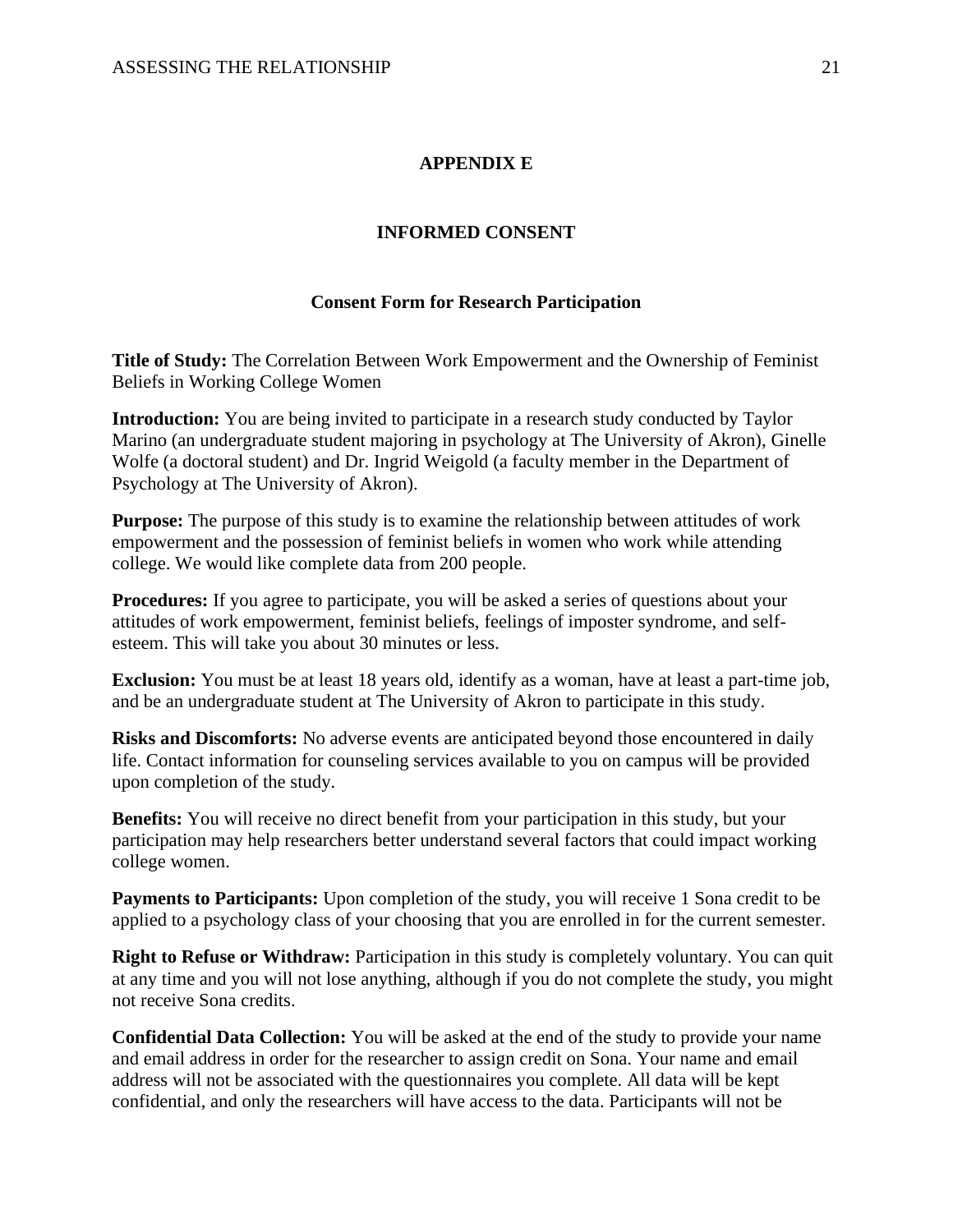identified individually in any publication or presentation of the research results. Only aggregate data will be used.

**Confidentiality of Records:** Your answers will be put into a computer file by a code which will not include your name. The raw data will be kept for no less than 5 years and will be destroyed after that time in accordance with APA guidelines.

**Who to Contact with Questions:** If you have any questions about this study, you may email Taylor Marino at tjm224@uakron.edu, or Dr. Ingrid Weigold at weigold@uakron.edu. This project has been reviewed and approved by The University of Akron Institutional Review Board. If you have any questions about your rights as a research participant, you may call the IRB at (330) 972-7666.

**Acceptance:** I have read the information provided and all of my questions have been answered. I voluntarily agree to participate in this study. Checking "Yes" below will serve as my consent. I may request a copy of this consent statement for future reference.

Yes (I agree to participate in this study, and I am at least 18 years old and an undergraduate student at The University of Akron)

 $\sum$  No (I do not agree to participate in this study)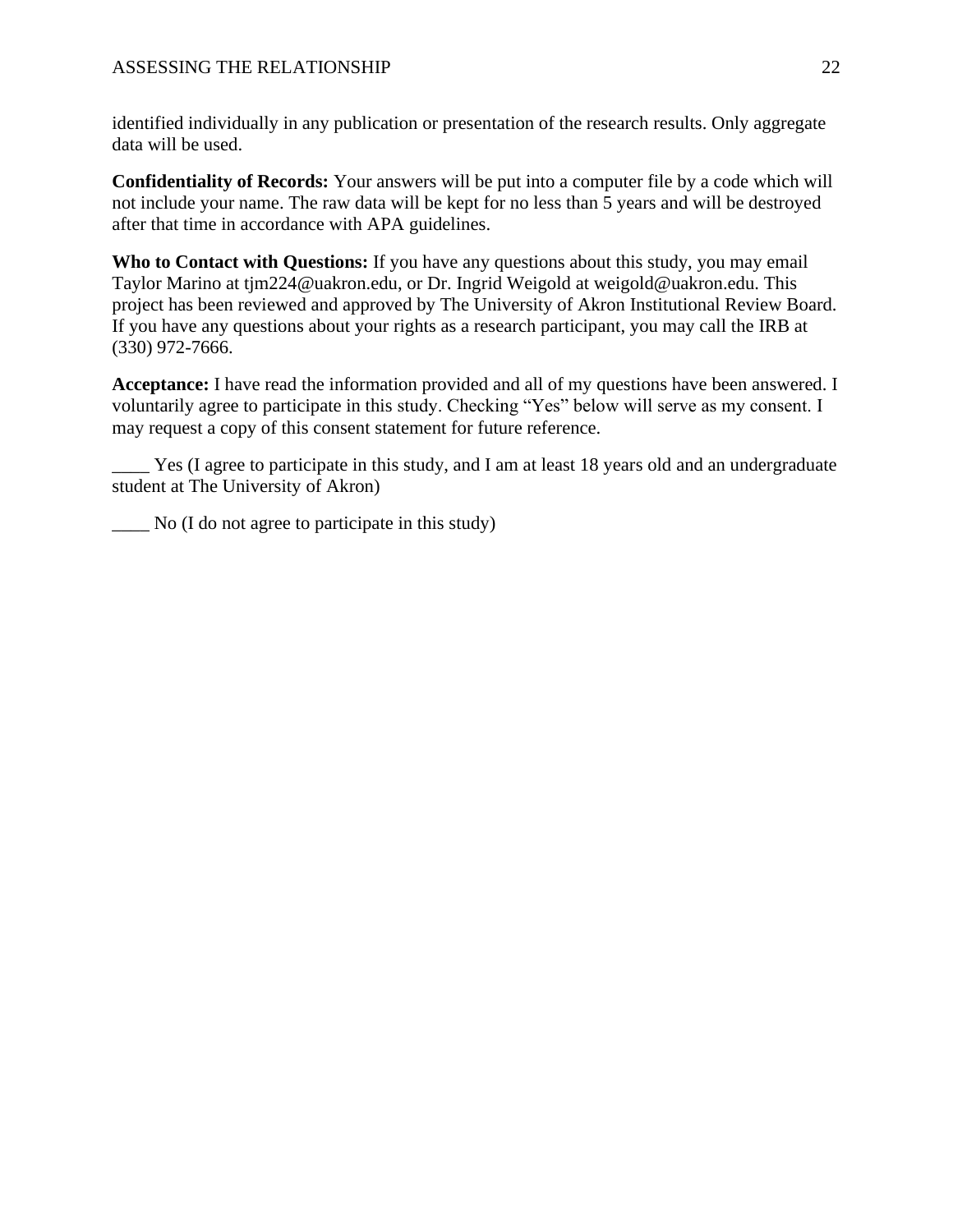## **APPENDIX F**

## **DEBRIEFING STATEMENT**

This study was designed to develop a greater understanding of the ways in which working college women are affected by their feelings of work empowerment (a motivational concept of one's self-efficacy in their working environment) and the degree to which they hold feminist beliefs. Previous literature has shown that women who have higher feminist attitudes generally have a higher overall well-being (Yoder et al., 2012). Thus, we have predicted that women who hold feminist beliefs will have a stronger sense of work empowerment than women who do not hold as many feminist beliefs. We also predict that these factors could be influenced by imposter syndrome and self-esteem, thus why we also included measurement scales for these variables.

People have varying levels of work empowerment, feminist beliefs, imposter syndrome, and selfesteem. If you feel that you are struggling with any of these issues, or others, please see the information below for resources.

Listed below is contact information for counseling and mental health services available to students like yourself on The University of Akron's campus.

Counseling & Testing Center

Simmons Hall 306

330-972-7082

<https://www.uakron.edu/counseling/>

Psychology Department Counseling Clinic

College of Arts and Sciences 342

330-972-6714

<https://www.uakron.edu/psychology/clinic/>

Clinic for Individual and Family Counseling

C.P. and Cornelia Chima Family Center

330-972-6822

<https://www.uakron.edu/cifc/index.dot>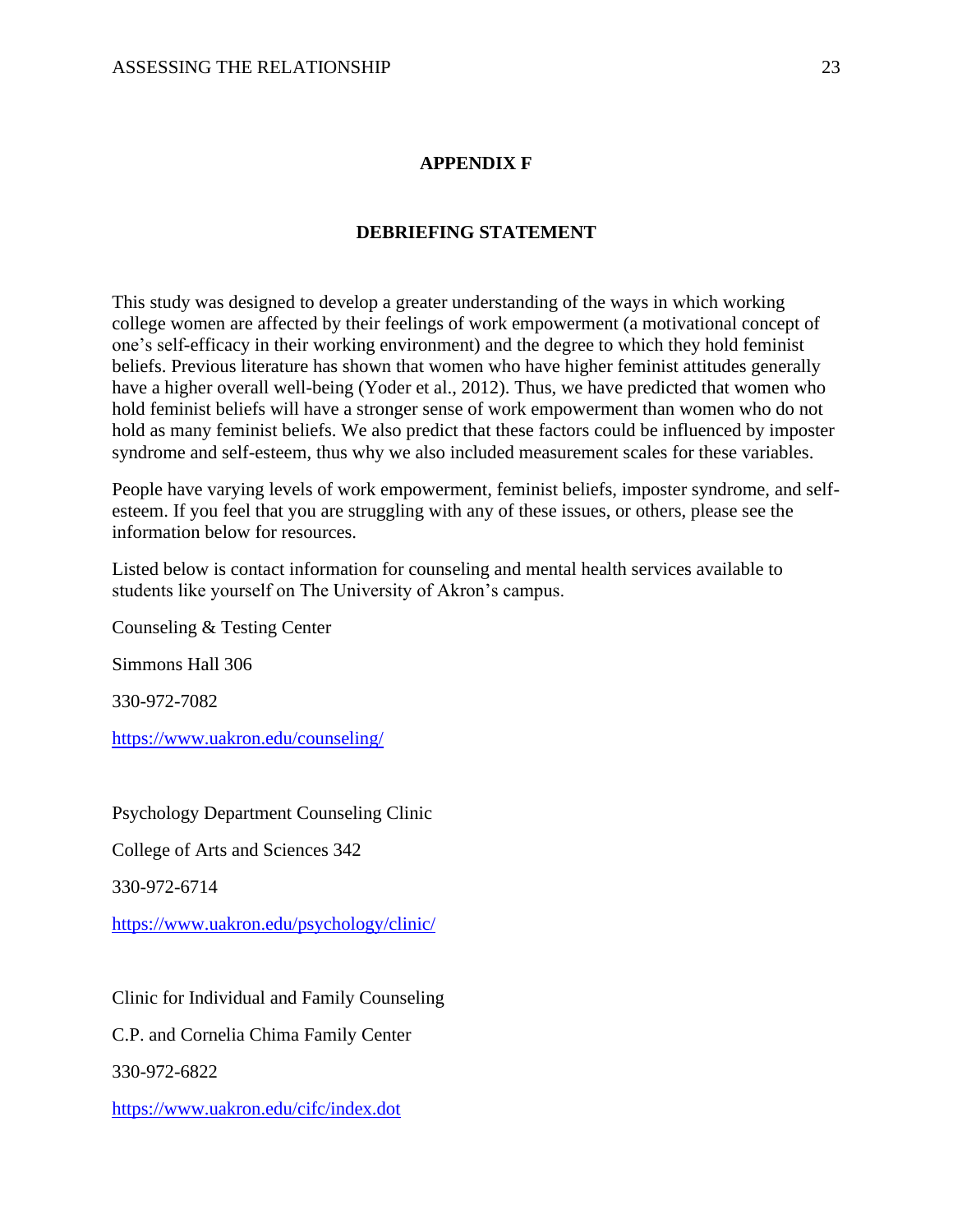Thank you very much for your participation in this study!

References: Yoder, J. D., Snell, A. F., & Tobias, A. (2012). Balancing multicultural competence with social justice: feminist beliefs and optimal psychological functioning. *The Counseling Psychologist, 40*(8), 1-32.<https://doi.org/10.1177%2F0011000011426296>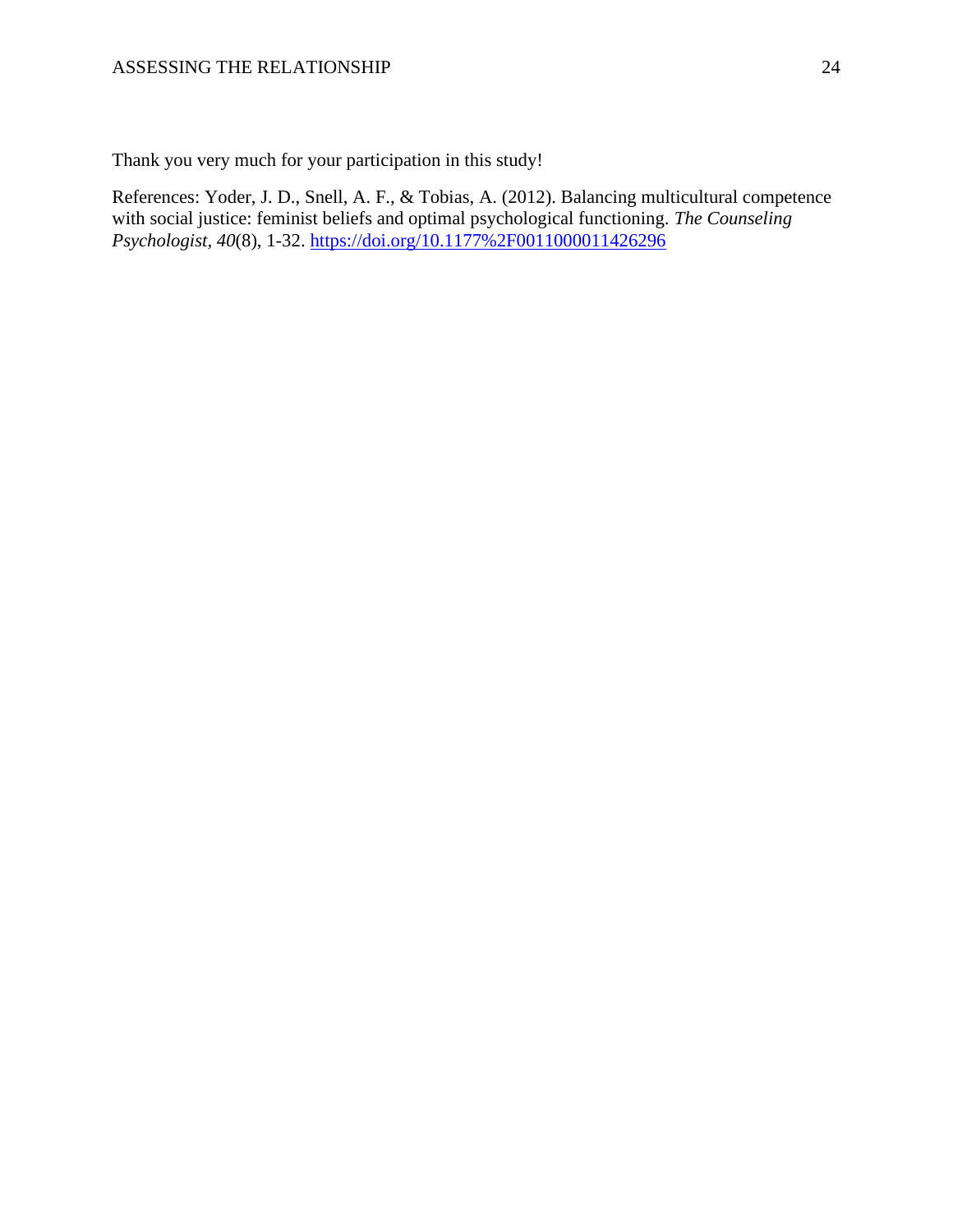## **APPENDIX G**

### **DEMOGRAPHICS QUESTIONNAIRE**

1. Are you over the age of 18?

 $\rule{1em}{0.15mm}$  Yes

 $\_\_$  No

\_\_\_\_\_\_\_\_\_\_

- 2. What is your age?
- 3. Please indicate your gender:
- \_\_\_ Cisgender woman
- \_\_\_ Transgender woman
- \_\_\_ Genderqueer
- \_\_\_ My identity is not listed (please specify)
	- 4. Please indicate the race or races with which you identify (choose one or more):
- \_\_\_ American Indian / Alaska Native / Native American
- \_\_\_ Asian / Asian American / Pacific Islander
- Black / African American
- \_\_\_ Hispanic / Latino/a/x
- \_\_\_ Middle Eastern / Arab American
- \_\_\_ White / European American
- \_\_\_ Other (please specify)
- \_\_\_ Prefer not to answer
	- 5. Please indicate your relationship status (click one button):
- \_\_\_ Currently engaged/married or in a civil union or other legally recognized partnership
- \_\_\_ Currently partnered without legal recognition